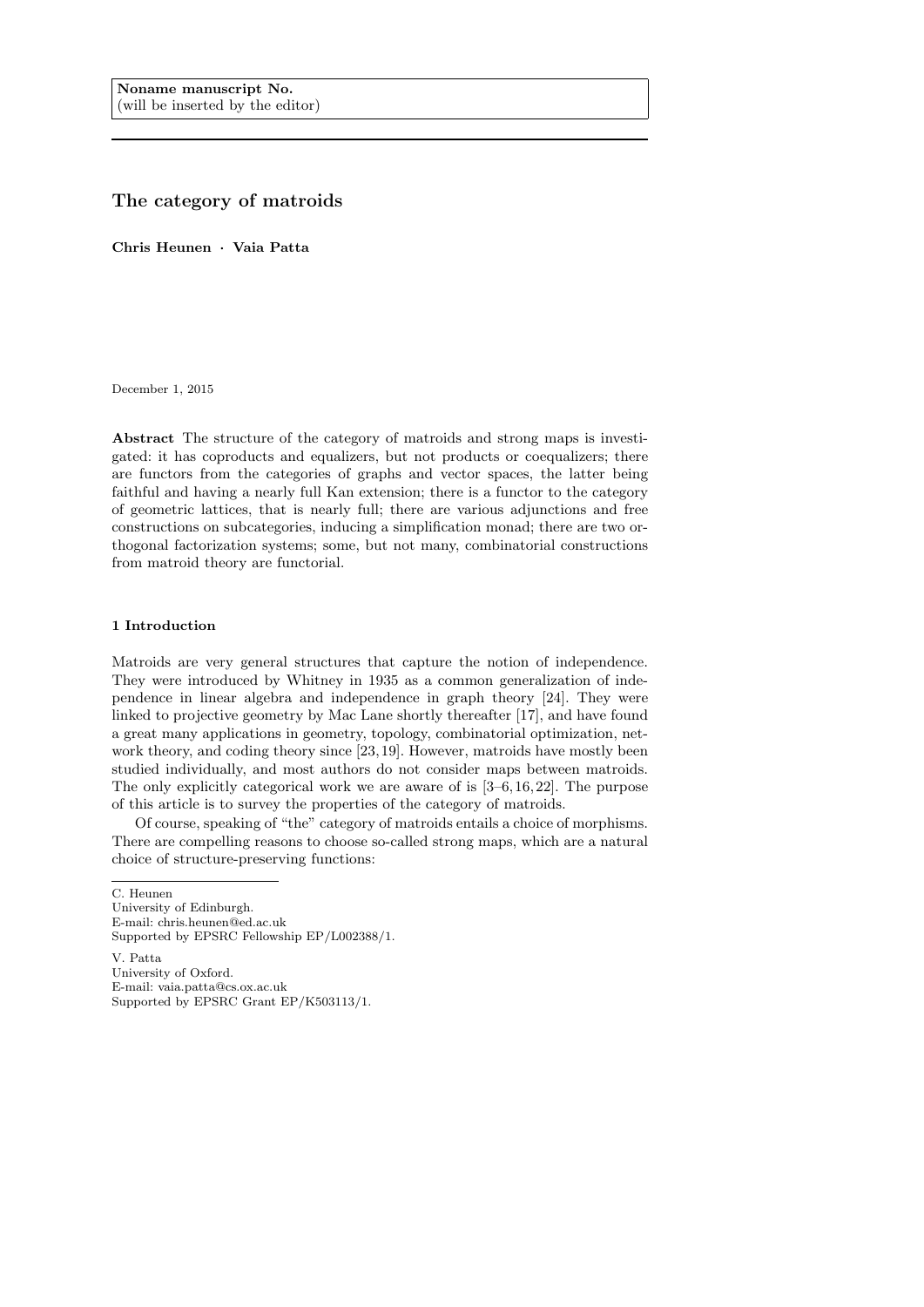| (Co)limit    | present | Construction    | functorial |                     |          |
|--------------|---------|-----------------|------------|---------------------|----------|
|              |         | Duality         |            | Construction        | monoidal |
| Products     |         | Addition        |            | Union               |          |
| Equalizers   |         | <b>Deletion</b> |            | Intersection        |          |
| Pullbacks    |         | Contraction     |            | Half-dual union     |          |
| Coproducts   |         |                 |            |                     |          |
| Coequalizers |         | Subobject       |            | Intertwining        |          |
| Pushouts     |         | Extension       |            | Parallel connection |          |
|              |         | Truncation      |            | Series connection   |          |
| Exponentials |         | Erection        |            |                     |          |

Fig. 1 Overview of the categorical nature of matroids



Fig. 2 Overview of adjunctions involving the category of matroids

- Subobjects then correspond to minors, a well-established notion in matroid theory that naturally models 'submatroids', as we will see in Section 3;
- The construction making matroids out of vector spaces is then functorial, and in fact nearly fully so, as we will show in Section 4.
- There is then an elegant orthogonal factorization system, as we will show in Section 7;

The resulting category has some limits and colimits, but not all, as we will show in Section 5, see Figure 1. It will also turn out that many combinatorial constructions from matroid theory are not even functorial, as we will show in Section 8, see Figure 1. Weaker choices of morphisms, such as the so-called weak maps and comaps [23], lead to less well-behaved categories.

To complete the overview of this article: Section 2 recalls the various equivalent definitions of the objects of the category that we will need, and Section 6 establishes adjunctions between various subcategories of well-studied types of matroids, showing that simplification is monadic. See Figure 2.

One feature of matroid theory that we leave for future work is duality: functoriality of this construction needs a choice of morphisms that stands to strong maps as relations stand to functions. Finally, generalized matroids called bimatroids [15] have a distinctly 2-categorical flavour to them, that we do not go in to here.

## 2 Objects

Matroids, the objects of our category of interest, can be defined in many equivalent ways. We list some that are used later, writing  $\#X$  for the cardinality of a set X.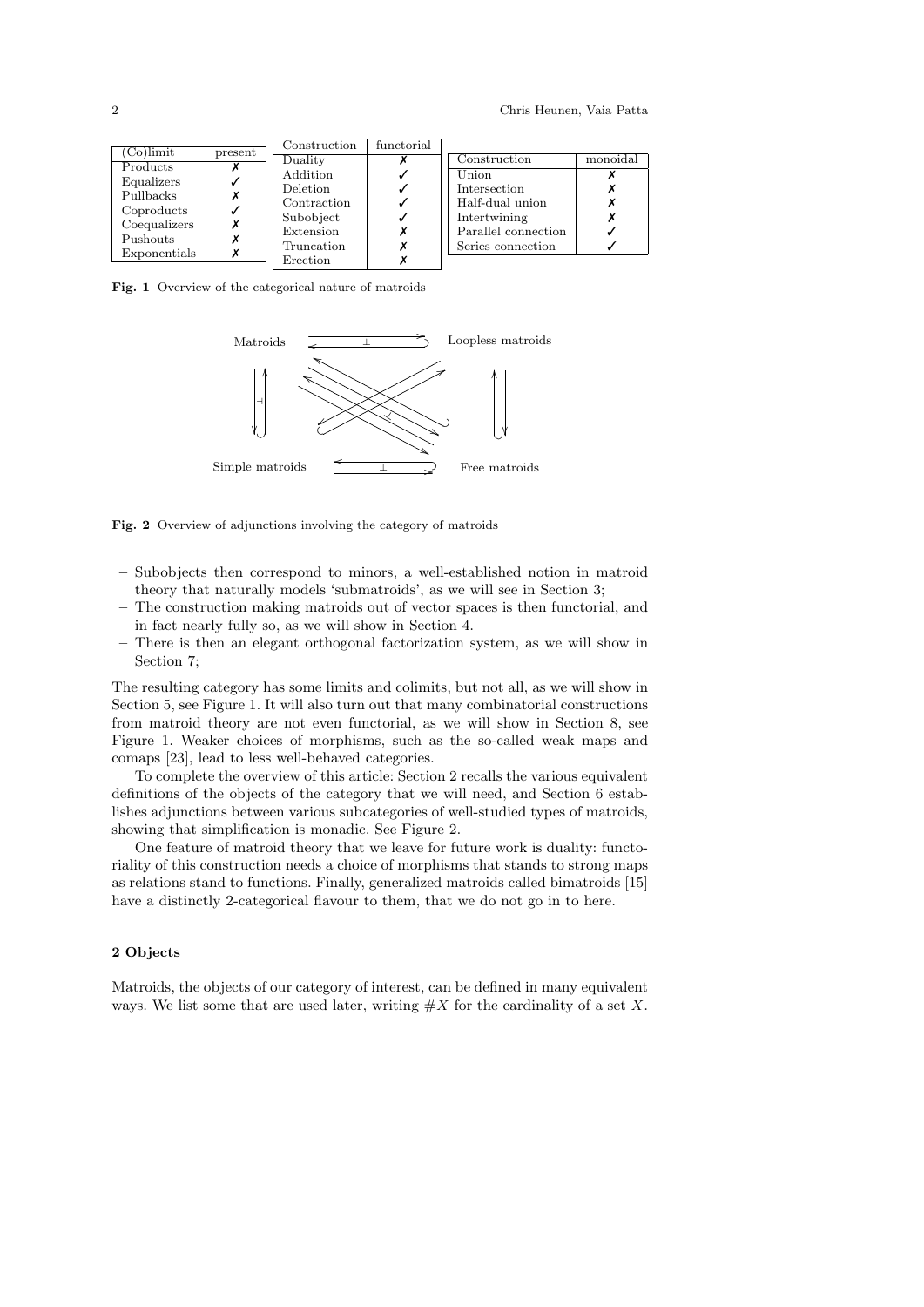Although some of the theory of matroids goes through for infinite sets [8], that situation is much more intricate. Therefore we will only consider the finite case.

**Definition 2.1** A matroid M consists of a finite ground set  $|M|$  with, equivalently:

- a family of  $\mathcal I$  of subsets of  $|M|$ , called the *independent sets*, satisfying:
	- nontrivial: the empty set is independent;
	- downward closed: if  $I \in \mathcal{I}$  and  $J \subseteq I$  then also  $J \in \mathcal{I}$ ;
	- exchange: if  $I, J \in \mathcal{I}$  and  $\#I < \#J$ , then  $I \cup \{e\} \in \mathcal{I}$  for some  $e \in J \setminus I$ .
	- a maximal independent set is called a *basis*, and their collection is denoted  $\mathcal{B}$ ;

– a family F of subsets of  $|M|$ , called the *closed sets* or *flats*, satisfying:

- $-$  nontrivial: |M| itself is closed;
- closed under intersection: if  $F, G \in \mathcal{F}$  then also  $F \cap G \in \mathcal{F}$ ;
- partitioning: if  ${F_1, F_2, \ldots}$  are the minimal flats properly containing a flat F, then  $\{F_1 \setminus F, F_2 \setminus F, \ldots\}$  partitions  $|M| \setminus F$ .
- a rank function  $\text{rk}: 2^{|M|} \to \mathbb{N}$ , satisfying:
	- bounded: 0 ≤ r(X) ≤ #|M| for all X ⊆ |M|;
	- monotonic: if  $X \subseteq Y \subseteq |M|$ , then  $rk(X) \leq rk(Y)$ ;
	- valuation: if  $X, Y \subseteq |M|$ , then  $rk(X \cup Y) + r(X \cap Y) \leq rk(X) + rk(Y)$ .

To see how to turn the data of one of the equivalent definitions into the data of another, define the *closure* operation cl:  $2^{|M|} \rightarrow 2^{|M|}$  by

$$
cl(X) = \{ x \in |M| \mid rk(X \cup \{x\}) = rk(X) \}.
$$

A closed set or flat is then a subset of  $|M|$  which equals its closure, and  $rk(X)$  is the size of the largest independent set contained in  $X \subseteq |M|$ . Maximal flats are also called *hyperplanes*; their collection is denoted by  $H$ .

Some elements of a matroid are of particular interest.

Definition 2.2 A loop is an element of a matroid that is not contained in any independent set, or equivalently, an element that is contained in all flats. An isthmus is an element that is included in every basis. Nonloop elements of the same rank-1 flat are called parallel.

The following special types of matroids are of special interest in matroid theory.

Definition 2.3 A matroid is *pointed* when it has a distinguished loop, denoted • and called the point. A (pointed) matroid is:

- loopless when it has no loops (other than the point);
- simple when it has no loops (other than the point) or parallel elements;
- free when every subset (not containing the point) is closed and independent.

Here are some typical examples.

Example 2.4 Any finite vector space V gives rise to a matroid  $M(V)$ , whose ground set is  $V$ , and whose independent sets are those subsets of  $V$  that are linearly independent; flats correspond to vector subspaces of  $V$ , the closure operation takes linear spans, and the rank function computes the dimension of the linear span. The matroid  $M(V)$  is pointed when choosing the distinguished loop  $\bullet$  to be the linearly dependent subset  $\{0\}$ . The pointed matroid  $M(V)$  is free only when V is zero-dimensional or when  $V = \mathbb{Z}_2$ . (In fact, infinite vector spaces also satisfy the axioms for independence, but we will not consider the infinite setting here.)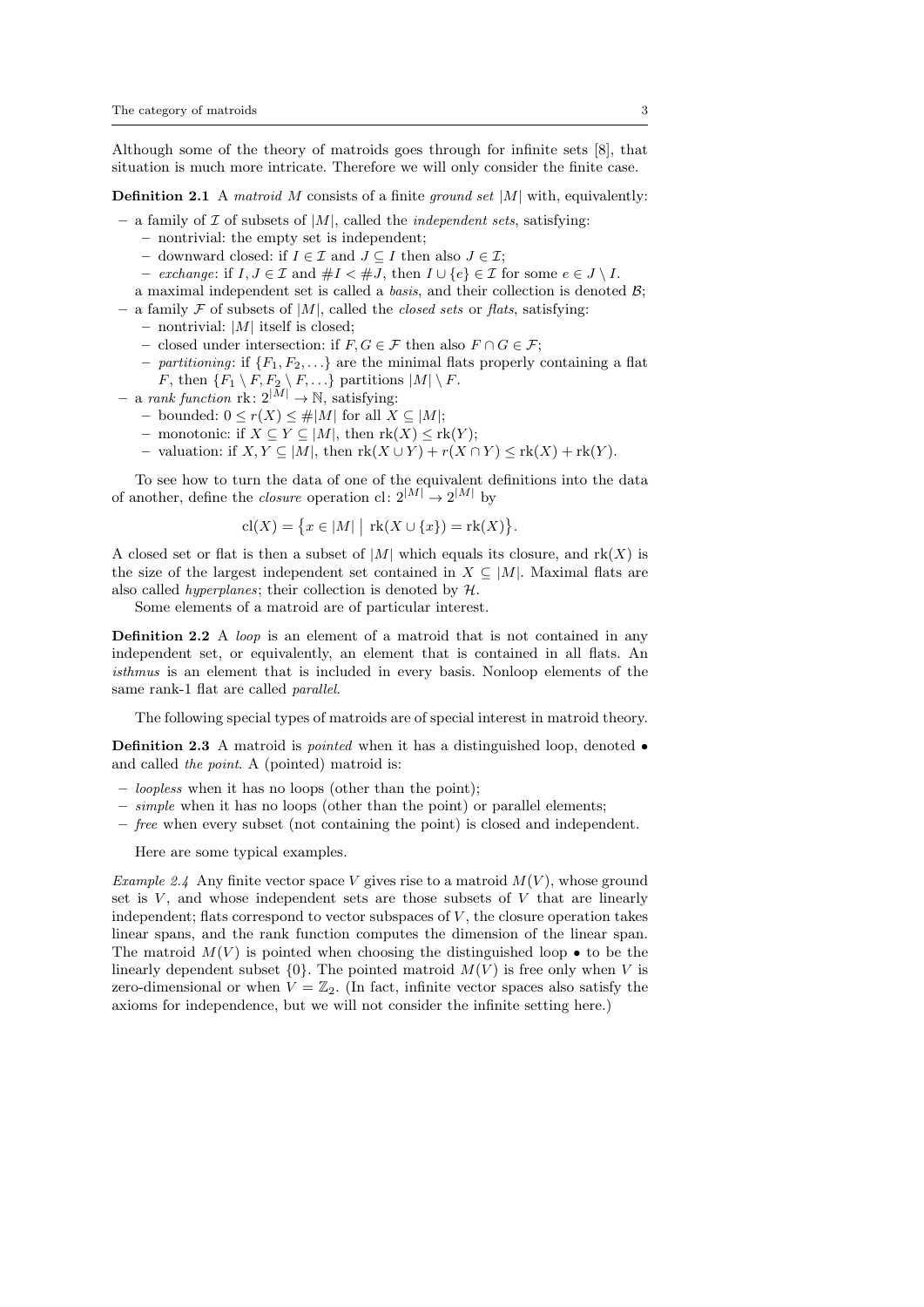Example 2.5 Any (undirected) graph G gives rise to a matroid  $M(G)$ , whose ground set consists of the edges, and where a subset is independent when it contains no cycles. Loops of  $M(G)$  are precisely edges of G between a vertex and itself. Isthmuses are edges that are not contained in any cycle. Parallel elements of  $M(G)$ are precisely parallel edges of  $G$ . We can point  $M(G)$  by choosing a loop. The matroid  $M(G)$  is simple when it has no loops and no parallel edges. It is free only when G has no cycles.

Example 2.6 We can specify a matroid  $M$  by giving (the Hasse diagram of) its partially ordered set  $L(M)$  of flats. For example:



is a matroid with ground set  $\{a, b, c, d, e\}$ . As we will see later, any geometric lattice L gives rise to a matroid  $M(L)$  this way. The matroid  $M(L)$  is simple. It is free only when  $L$  is a full powerset lattice.

### 3 Morphisms

Matroids form a category with strong maps between them.

**Definition 3.1** A strong map from M to N is a function  $f : |M| \rightarrow |N|$  such that the inverse image of any flat in  $N$  is a flat in  $M$ . Write **Matr** for the category of matroids and strong maps, and LMatr, SMatr, FMatr for the full subcategories of loopless, simple, and free matroids.

A strong map between pointed matroids is pointed when it sends the point to the point. Write Matr• for the category of pointed matroids and pointed strong maps, and  $LMatr_{\bullet}$ ,  $SMatr_{\bullet}$ ,  $FMatr_{\bullet}$  for the full subcategories of loopless, simple, and free matroids.

The following lemma shows that we may often switch between the pointed and non-pointed points of view.

**Lemma 3.2** The category Matr<sub> $\bullet$ </sub> is a reflective subcategory of Matr: the inclusion Matr $\bullet \hookrightarrow$  Matr has a left adjoint  $(-)$ • : Matr $\rightarrow$  Matr $\bullet$  defined by

$$
M_{\bullet} = (|M| \cup {\bullet}, \mathcal{I})
$$

$$
f_{\bullet}(x) = \begin{cases} x & \text{if } x \in |M| \\ \bullet & \text{if } x = \bullet \end{cases}
$$

but no right adjoint.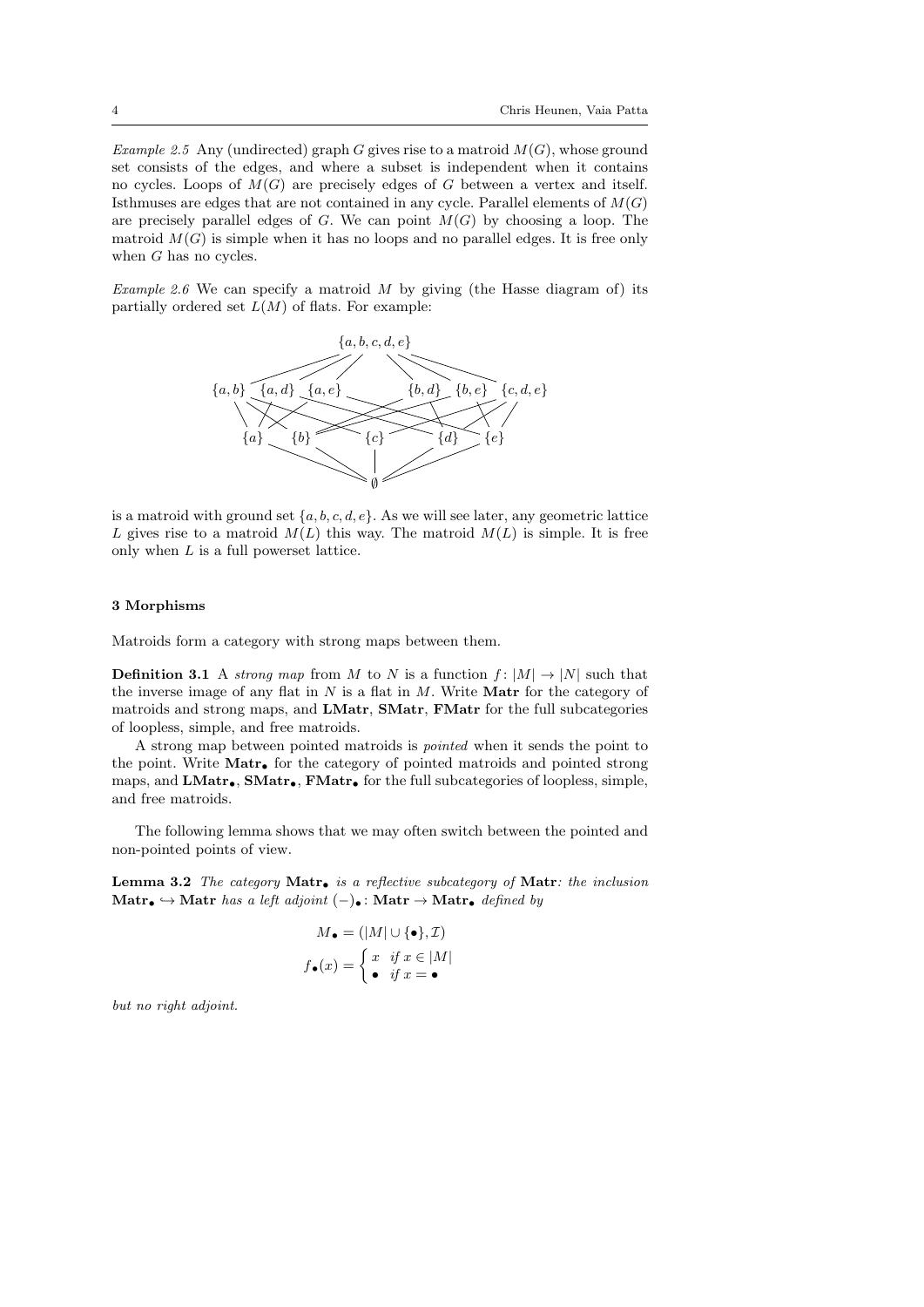*Proof* Let M be a matroid, and observe that  $M_{\bullet}$  is indeed a well-defined pointed matroid. Define a function  $\eta_M : M \to M_{\bullet}$  by  $x \mapsto x$ .



If N is a pointed matroid, and  $f: M \to N$  a strong map, there is a unique strong pointed map  $\hat{f}$  making the above diagram commute, called the *transpose* of f, namely  $\hat{f}(\bullet) = \bullet$  and  $\hat{f}(x) = f(x)$  for  $x \in |M|$ . Thus  $(-)$ • is left adjoint to the inclusion.

Suppose the functor  $R$  were a right adjoint. Consider the empty matroid  $O$ with  $|O| = \emptyset$ . For any pointed matroid N, there are no functions  $N \to O$ . But this contradicts the fact that there does exist a pointed strong map  $N \to R(O)$ , namely the map that sends every element of N to  $\bullet$ .

It follows that the categories  $\text{Matr}_{\bullet}$  and  $\text{Matr}$  are not equivalent. In particular, Matr• has a zero object: the one-element matroid is both initial and terminal. This matroid is a terminal object in Matr, but not initial.

Next we investigate special kinds of morphisms, starting with monomorphisms.

**Lemma 3.3** A morphism of Matr or Matr. is monic if and only if it is injective.

*Proof* Suppose  $m: M \to N$  is an injective strong (pointed) map. If morphisms  $f, g \colon P \to M$  satisfy  $m \circ f = m \circ g$ , then for all  $x \in P$  clearly  $m(f(x)) = m(g(x))$ and so  $f(x) = g(x)$ , whence  $f = g$ , making m monic.

Conversely, assume  $m: M \to N$  is a monomorphism, and suppose  $m(x) = m(y)$ . Consider the free (pointed) matroid  $P$  with ground set consisting of the element  $*$ (and the point •). Then  $f, g \colon P \to M$  defined by  $f(*) = x$  and  $g(*) = y$  are strong (pointed) maps satisfying  $m \circ f = m \circ g$ . Hence  $f = g$ , and so  $x = y$ .

**Lemma 3.4** A morphism of Matr or Matr. is an isomorphism if and only if it is bijective and the direct image of any flat is a flat.

*Proof* If  $f: M \to N$  is an isomorphism, it is injective by Lemma 3.3. Also  $N \ni$  $y = f(f^{-1}(y))$ , so f is surjective, and hence bijective. The direct image under f of a flat F equals the inverse image under  $f^{-1}$  of F, and therefore is a flat in N because  $f^{-1}$  is strong. The latter argument also establishes the converse.  $\Box$ 

Let us recall some standard terminology from matroid theory.

**Definition 3.5** Let M be a matroid. The deletion of  $Y \subseteq |M|$  from M is the matroid  $M \setminus Y$  with ground set  $|M| \setminus Y$  and rank function  $X \mapsto \text{rk}_M(X)$ . The resulting matroid is said to be *embedded* in M, and the strong map  $M \ Y \to M$ is called an *embedding*. The *contraction* of M by  $Z \subseteq |M|$  is the matroid  $M/Z$  with ground set  $|M| \setminus Z$  and rank function  $X \mapsto \text{rk}_M(X \cup Z) - \text{rk}_M(Z)$ . A minor of M is the matroid resulting from a sequence of deletions and contractions of M.

We can identify the (categorical) subobjects, that is, equivalence classes of monomorphisms  $M \rightarrow N$ , where two such monomorphisms are equivalent when there is an isomorphism  $M \simeq M'$  making the triangle commute.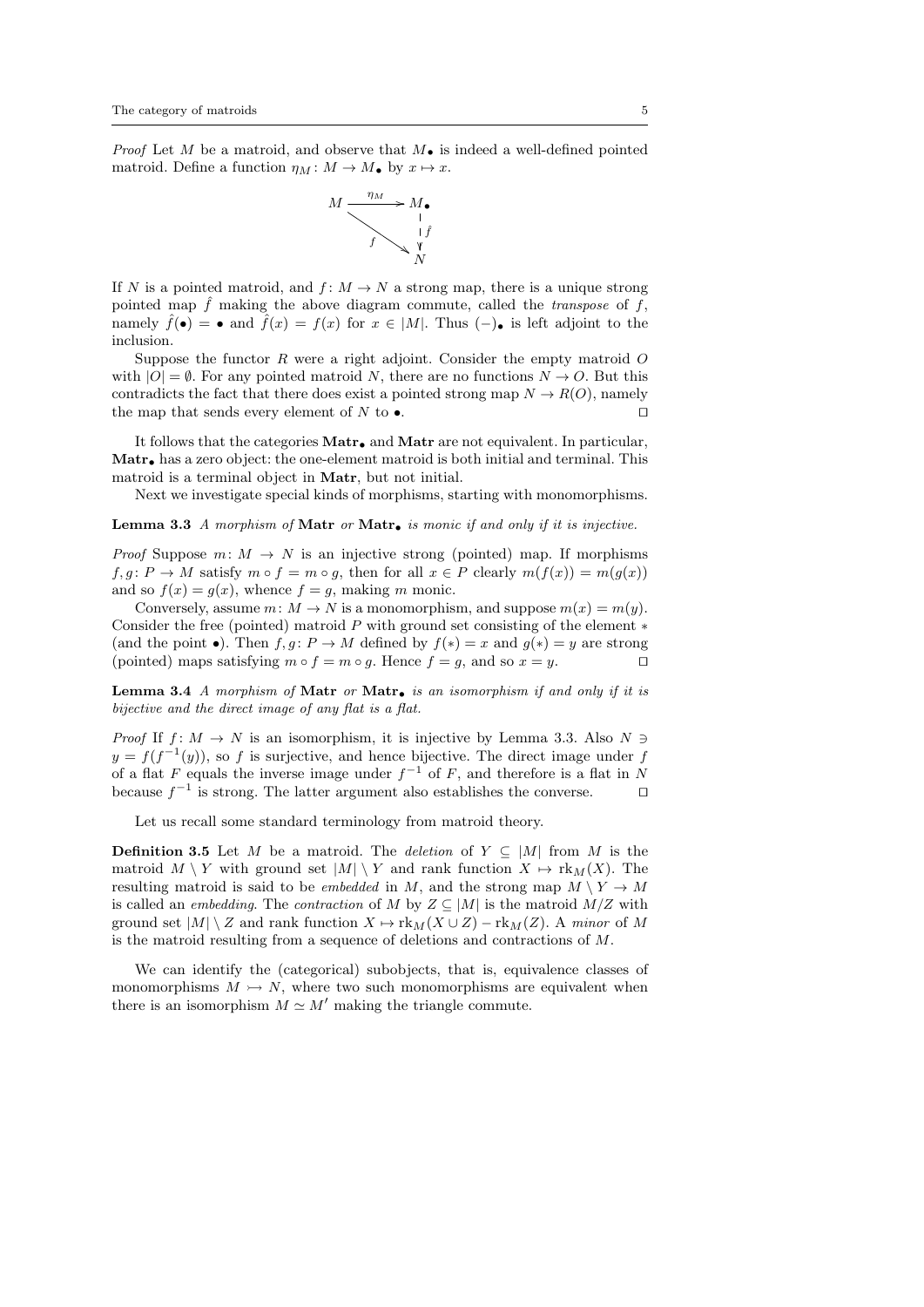**Lemma 3.6** Subobjects of  $M$  in Matr are precisely minors of  $M$ .

*Proof* See [23, Chapter 8].  $\Box$ 

Next we move to the dual notion of subobjects, (categorical) quotients: that is, equivalence classes of epimorphisms  $M \rightarrow N$  where two such epimorphisms are equivalent when there is an isomorphism  $N \simeq N'$  making the triangle commute.

## Lemma 3.7 A morphism of Matr or Matr<sub> $\bullet$ </sub> is epic if and only if it is surjective.

*Proof* Suppose  $e: M \to N$  a surjective strong (pointed) map. If morphisms  $f, g: N \to$ P satisfy  $f \circ e = g \circ e$ , then for all  $y \in N$  there is  $x \in M$  with  $y = e(x)$ , so that  $f(y) = f(e(x)) = q(e(x)) = q(y)$ , whence  $f = q$ , making e epic.

Conversely, assume  $e: M \to N$  is an epimorphism, and suppose  $y \in N$  is not in the image of e. Write P for the (pointed) matroid with ground set  $\{0, 1, \bullet\}$  that is also its only flat. Define  $f: N \to P$  by sending (the point to the point and) y to 0, and the rest to 1. Define  $g: N \to P$  by sending (the point to the point and) everything (else) to 1. Both are well-defined (pointed) strong maps, and satisfy  $f \circ e = g \circ e$ . But then  $f = g$ , showing that y was in the image of e after all.  $\Box$ 

**Definition 3.8** A matroid  $Q$  is a *(matroid) quotient* of  $M$  if there exist a matroid N and some  $X \subseteq |N|$  so that  $M = N \setminus X$  and  $Q = N/X$ .

Hence by definition, (matroid) quotients are strong maps that are composed of a contraction after an embedding. The rest of this section proves that these are precisely the bijective strong maps, from which it follows by Lemma 3.7 that matroid quotients are not categorical quotients in the category of matroids. Theorem 4.8 in the next section shows that they do correspond to categorical quotients in a related category, that we now introduce.

The flats of a matroid  $M$ , when ordered by inclusion, form a geometric lattice  $L(M)$ , where the height of an element is the rank of the corresponding flat; and conversely, every geometric lattice is the lattice of some matroid [19, Theorem 1.7.5]. This gives another way to think about strong maps between matroids.

**Lemma 3.9** For  $M, N \in \mathbf{Matr}$  and  $f : |M| \to |N|$  the following are equivalent:

(a)  $f$  is a strong map;

- (b)  $\text{rk}(f(Y)) \text{rk}(f(X)) \leq \text{rk}(Y) \text{rk}(X)$  for all  $X \subseteq Y \subseteq |M|$ ;
- (c) the function  $L(f): L(M) \to L(N)$  given by  $X \mapsto cl(f(X))$  preserves joins and sends elements of height 1 to elements of height 0 or 1.

*Proof* See [23, Propositions 8.1.3 and 8.1.6].

We can now derive that contractions, like embeddings, are strong maps.

**Corollary 3.10** If M is a matroid and  $Z \subseteq |M|$ , there is a strong map  $M \to M/Z$ .

*Proof* For  $A = X \cup Z$ , it follows from Definition 2.1 that

$$
rk_M(A) + rk_M(Y) \ge rk_M(A \cup Y) + rk_M(A \cap Y),
$$

so  $\text{rk}_M(Y) - \text{rk}_M(A \cap Y) \ge \text{rk}_M(A \cup Y) - \text{rk}_M(A)$ , whence

$$
\mathrm{rk}_M(Y) - \mathrm{rk}_M(X) \ge \mathrm{rk}_M(Y \cup Z) - \mathrm{rk}_M(X \cup Z)
$$
  
=  $\mathrm{rk}_M(Y \cup Z) - \mathrm{rk}_M(Z) - (\mathrm{rk}_M(X \cup Z) - \mathrm{rk}_M(Z))$   
=  $\mathrm{rk}_{M/Z}(Y) - \mathrm{rk}_{M/Z}(X).$ 

Lemma 3.9 now establishes the result.  $\square$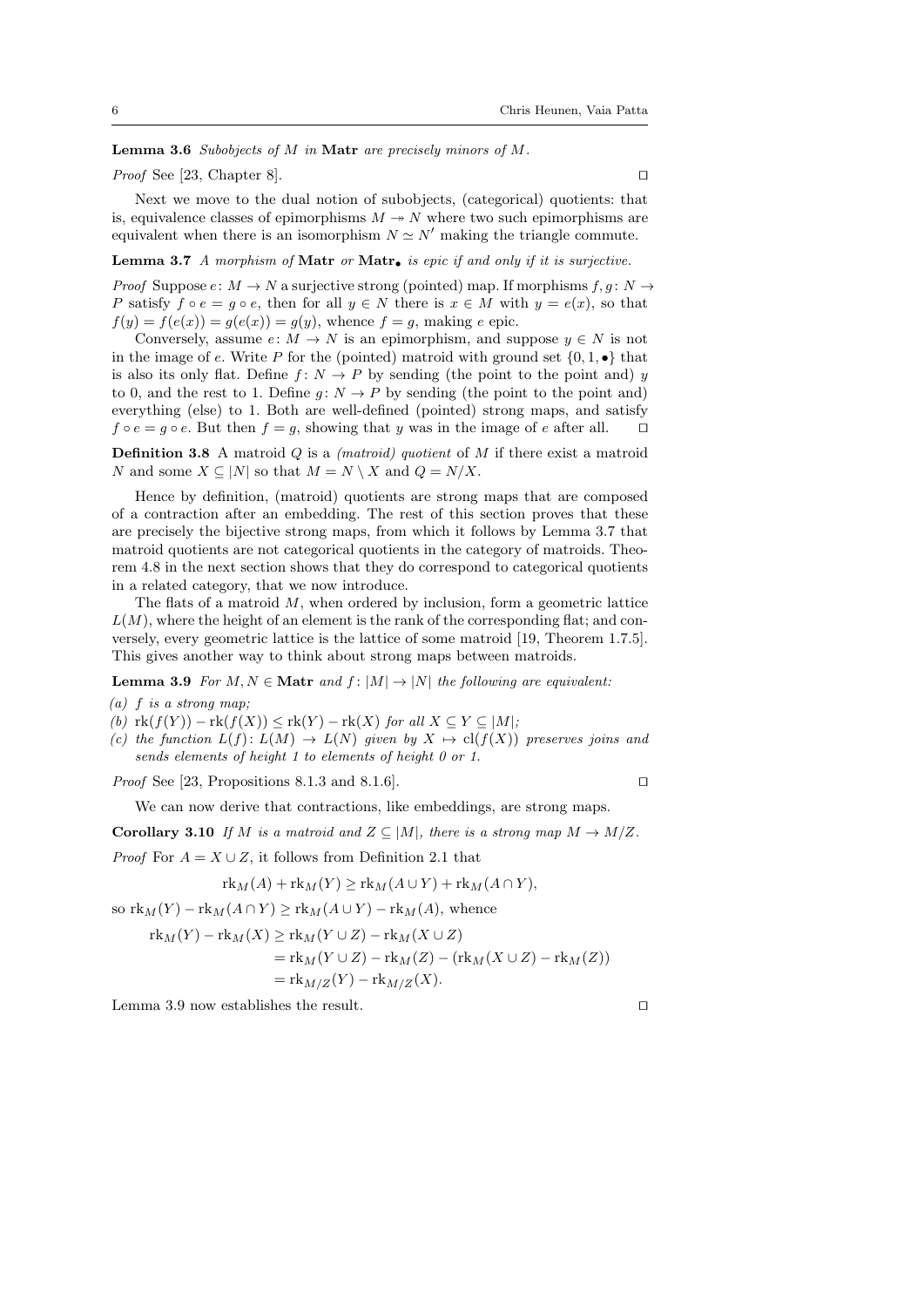Finally we establish that matroid quotients are precisely bijective strong maps.

**Lemma 3.11** A function  $f : M \to N$  is a bijective strong map if and only if it factors as an embedding  $M \to M \backslash X = Q$  followed by a contraction  $Q = N/X \to N$ .



*Proof* Sufficiency follows from Corollary 3.10, necessity is proven by Higgs [13].  $\Box$ 

#### 4 Functors

This section considers functors into and out of the category of matroids from the categories of geometric lattices, vector spaces, and graphs. We will need the following general notions. Recall that the *essential image* of a functor  $F: \mathbf{C} \to \mathbf{D}$  is the smallest subcategory of **D** that contains all morphisms of the form  $F(f)$  and all isomorphisms to/from objects of the form  $F(C)$ .

**Definition 4.1** A functor  $F: \mathbf{C} \to \mathbf{D}$  is nearly full when any morphism g between objects in the essential image of F is of the form  $g = F(f)$  for a morphism f in C.

Any full functor is nearly full, but the converse is not true in general: the domain and codomain of q may not be of the form  $F(M)$  for objects M in C. Any essentially full functor in the sense of [12, Definition 5.10] is nearly full, and the converse holds precisely when the essential image of  $F$  is all of  $D$ .

For the next notion, recall that the category of left actions on sets of a monoid M is monoidal [18, VII.4], so one can consider categories enriched in it. Any locally small monoidal category is an example via scalar multiplication [11,1].

**Definition 4.2** Let  $M$  be a monoid, and  $C$  a category enriched in left  $M$ -actions. A functor  $F: \mathbf{C} \to \mathbf{D}$  is nearly faithful when  $F(f) = F(g)$  implies  $f = m \cdot g$  for some  $m \in M$ .

Any faithful functor is nearly faithful, but the converse it not true in general. Intuitively, a nearly faithful functor is 'faithful up to a scalar in M'.

#### 4.1 Geometric lattices

We start with a functor from the category of matroids to the following category of geometric lattices, extending Example 2.6.

Definition 4.3 Write GLat for the category with geometric lattices as objects and as morphisms functions that preserve joins and that map every atom to either an atom or to the least element.

Note that morphisms in GLat are completely determined by their action on atoms, as in geometric lattices all elements are joins of atoms.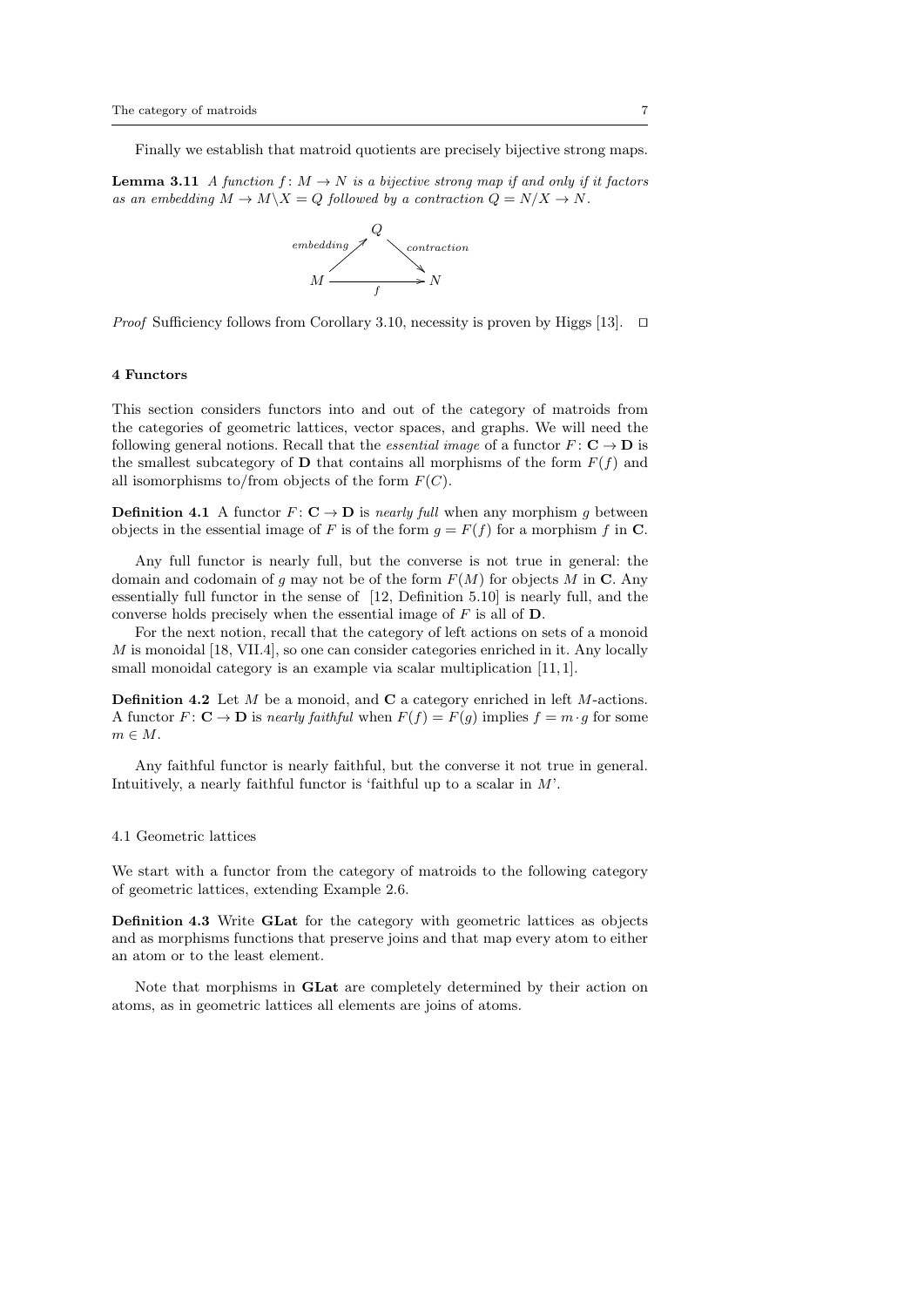**Proposition 4.4** There is a functor L: Matr  $\rightarrow$  GLat that sends a matroid M to its lattice  $L(M)$  of flats ordered by inclusion, and sends a strong map  $f: M \to N$  to the function  $L(f): L(M) \to L(N)$  given by  $X \mapsto cl(f(X)).$ 

*Proof* Lemma 3.9 guarantees that  $L(f)$  is a well-defined morphism in **GLat**. If  $X \in L(M)$  then  $X = cl(X)$ , so L preserves identities. Finally, to see that L preserves composition, let  $f: M \to N$  and  $g: N \to P$  be strong maps. For  $X \in L(M)$ then  $\text{cl}(f(M)) \in L(N)$ , so because g is strong  $\text{cl}(g(f(X))) = \text{cl}(g(\text{cl}(f(X))))$ . But  $\text{cl}(g(f(X))) = \text{cl}(g(\text{cl}(f(X))))$ , so  $L(g \circ f) = L(g) \circ L(f)$ .

The functor  $L$  is surjective on objects, and injective on the objects of **SMatr**, but not injective on objects in general.

### **Lemma 4.5** The functor  $L$  is not faithful.

*Proof* Write M for the matroid on the ground set  $\{0, 1, 2\}$  with flats  $\{\{0\}, \{0, 1, 2\}\}.$ The function  $f: M \to M$  given by  $f(0) = 0$ ,  $f(1) = 2$ , and  $f(2) = 1$  is a strong map. Now  $L(f) = L(\mathrm{id}_M)$  both equal the identity function on  $\mathcal{F}(M)$ .

The functor  $L$  is not full. To see this, consider the unique matroid on ground set Ø. Any matroid M allows a unique morphism  $L(M) \to L(\emptyset)$ , but clearly there is no strong map  $M \to \emptyset$  for nonempty M. This is the only obstruction to fullness in the following sense.

#### **Proposition 4.6** The functor L is nearly full; its restriction to  $\text{Matr}_\bullet$  is full.

*Proof* Let M and N be matroids, and let  $q: L(M) \to L(N)$  be a morphism in **GLat.** First assume that M and N are pointed. Construct a function  $f: M \to N$ as follows. For every rank-1 flat X in M for which  $g(X)$  is the least element of  $L(N)$ , define  $f(x) = \bullet$  for all  $x \in X$ . For every rank-1 flat X in M for which the flat  $g(X)$  in N has rank 1, let f map all  $x \in X$  that have not yet been accounted for to an element of  $g(X)$  which is not a loop. Lemma 3.9 shows that f is a strong map, and by construction  $L(f) = g$ . Hence L: **Matr** $\bullet \to \textbf{GLat}$  is full.

Finally, observe that in general  $L(M) \simeq L(M_{\bullet})$ . It follows from the argument above that  $L:$  **Matr**  $\rightarrow$  **GLat** is nearly full.  $\Box$ 

We will call a morphisms f is *lattice-preserving* when  $L(f) = id$ . As promised in Section 3, we can now prove that matroid quotients are precisely categorical quotients in GLat via the functor L.

Lemma 4.7 Epimorphisms in GLat are precisely the surjective morphisms.

Proof That surjective maps are epimorphic is clear. The other direction follows by combining Lemma 3.4, Lemma 3.7, and Proposition 4.6.  $\Box$ 

**Theorem 4.8** The functor L: **Matr**  $\rightarrow$  **GLat** maps matroid quotients to categorical quotients. The restricted functor from the subcategory of pointed matroid quotients to the subcategory of categorical quotients is not full but nearly full.

*Proof* By Lemma 3.11, matroid quotients f are surjective functions. Hence  $L(f)$ must also be surjective which are categorical quotients by Lemma 4.7.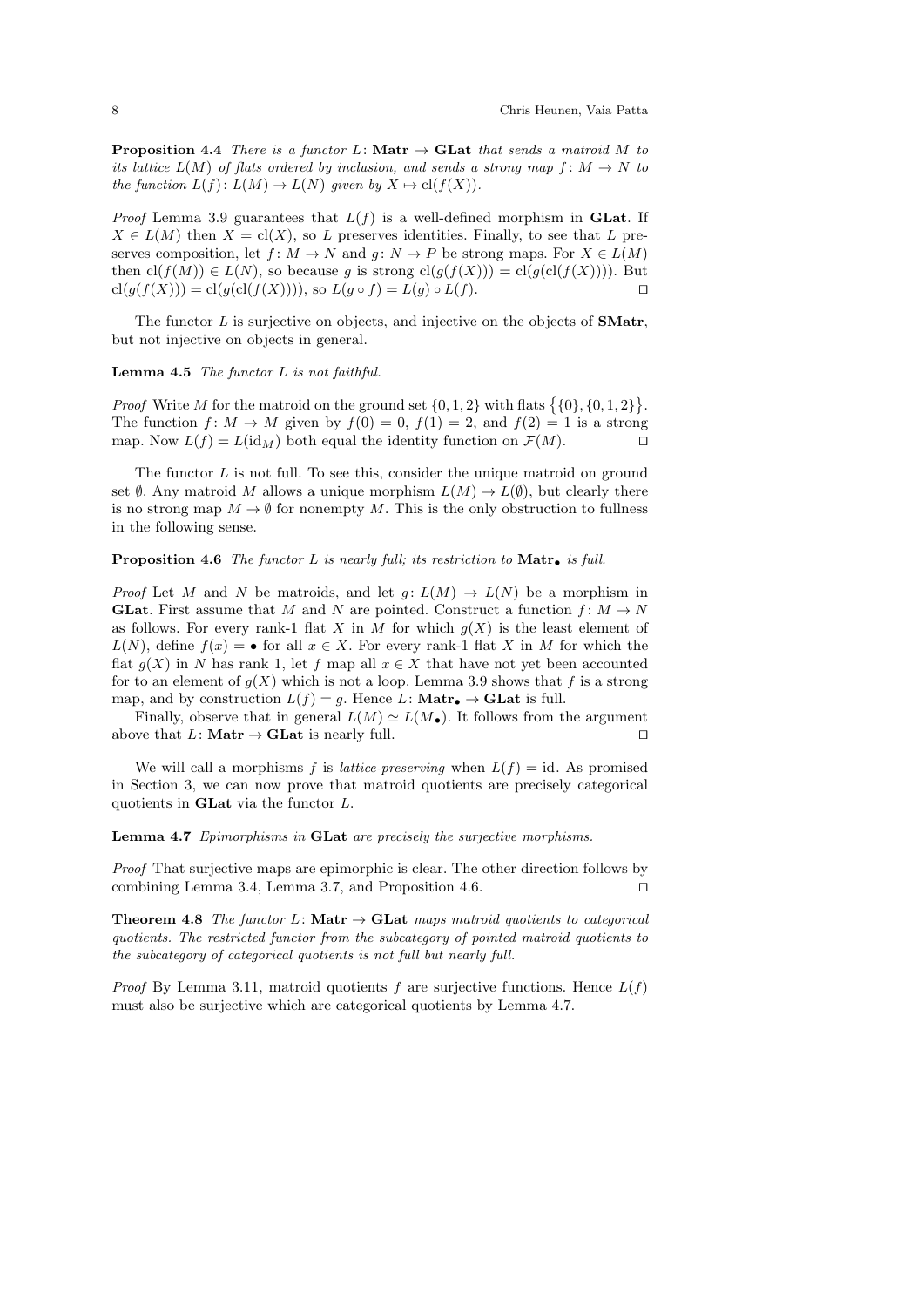Not every surjective morphism  $g: L(M) \to L(N)$  in **GLat** has a matroid quotient f with  $L(f) = g$ : if N is the matroid with  $1 + \#M$  loops and no other elements, then all morphisms into  $L(N)$  are surjective, but there are no matroid quotients  $M \to N$ . Hence L is not full.

However, given a surjective map  $g: L(M) \to L(N)$  in **GLat**, take M' to have  $L(M') = L(M)$  with ground set the elements of  $L(M)$  with  $r(x) \leq 1$  (where the bottom element is a loop), and define  $N'$  by  $L(N') = L(N)$  and by setting  $F \subseteq |N'|$ to be a flat in N' when  $F = g^{-1}(F) \cap \{x : x \in L(M), r(x) \le 1\}$ . Then there is clearly a matroid quotient  $f: M' \to N'$  with  $L(f) = g$ , making L nearly full.

There is also a functor in the opposite direction.

### **Proposition 4.9** There is an embedding  $S:$  **GLat**  $\rightarrow$  **Matr**<sub> $\bullet$ </sub> that:

- acts on objects G by letting  $|S(G)|$  be the set of atoms of G together with a loop  $\bullet$ (so that the flats of  $S(G)$  form a lattice isomorphic to G);
- acts on morphisms  $f: G \to H$  as follows: if f sends an atom of G to the least element of H, then  $S(f)$  sends the corresponding element of  $S(G)$  to  $\bullet$ ; if f sends an atom A of G to an atom B of H, then  $S(f)$  also sends A to B.

*Proof* Proposition 4.6 guarantees that  $S(f)$  is a legitimate morphism in Matr. Clearly S preserves identities. Seeing that it also preserves composition comes down to noticing that for simple matroids M, a strong map  $M \to N$  is completely defined by its action on  $L(M)$ , and that adding a loop does not change this.

Faithfulness is a direct consequence of the fact that there is a one-to-one correspondence between atoms of the lattice and elements of the matroid's ground set; different mappings between atoms therefore give rise to differents functions between ground sets. Fullness follows from Lemma 3.9. Finally, S is injective on objects because its lattice of flats is unique to a matroid.  $\Box$ 

### **Theorem 4.10** There is a reflection  $L \dashv S$ .

*Proof* When the codomain of a strong map  $f$  is a simple matroid with a single added loop and the action of f on rank-1 flats is known, then f is known; there is only one element in each rank-1 flat and the rank-0 flat that each element of the domain can map to. Hence  $\text{Matr}_{\bullet}(M, N) \simeq \text{GLat}(L(M), L(N))$ for pointed matroids  $M$  and  $N$  if  $N$  is simple. Moreover, if  $N$  is simple then it is in the image of S (up to isomorphism), and by the definition of the action of S on objects we have  $G \simeq L(S(G))$  for all geometric lattices G. Therefore  $\text{Matr}_{\bullet}(M, S(G)) \simeq \text{GLat}(L(M), N),$  and this bijection is natural. Finally, note that the counit  $L(S(G)) \to G$  is an isomorphism, making the adjunction into a reflection.  $\Box$ 

Any adjunction gives rise to a monad, and in this case we recover the following standard matroid operation [19, Section 1.7].

**Definition 4.11** A *simplification*  $si(M)$  of a matroid M is a matroid obtained by deleting all the loops and all but one element in each rank-1 flat.

Theorem 4.12 Simplification is a monad  $\mathbf{s_i} = S \circ L$ : Matr<sub> $\bullet$ </sub>  $\rightarrow$  Matr<sub> $\bullet$ </sub>. Its category of Eilenberg-Moore algebras is (isomorphic to)  $\mathbf{SMatr}_{\bullet}$ .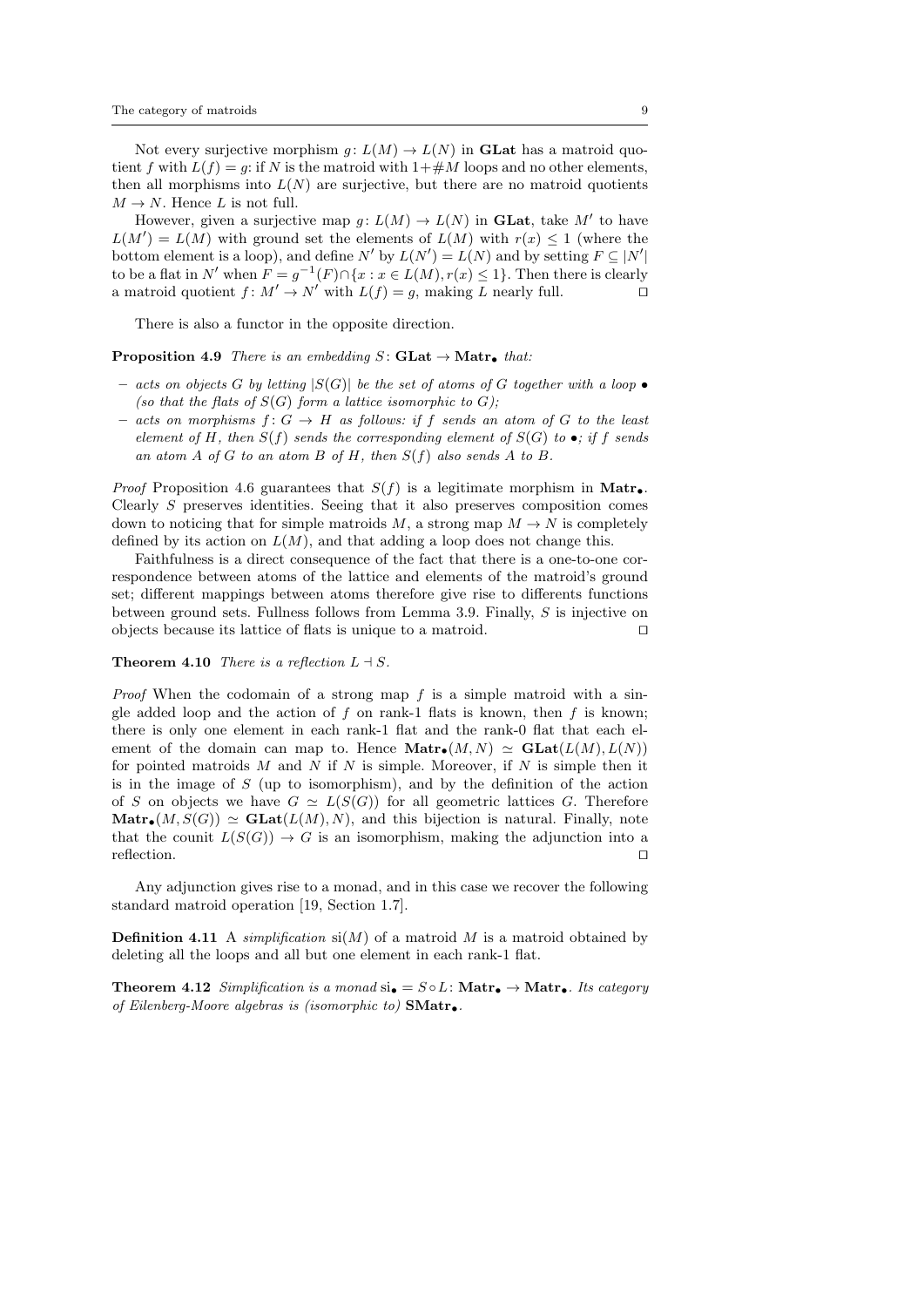*Proof* By definition  $S(L(M))$  is a simplification of M. Because the monad unit  $M \to S(L(M))$  sends each element to its closure, the unit law for Eilenberg-Moore algebras  $si(M) \rightarrow M$  implies that  $cl(x) = x$  in M; that is, M is simple, and the structure map has to be the identity. Hence morphisms of Eilenberg-Moore algebras just come down to strong maps.  $\Box$ 

### 4.2 Vector spaces

Next we extend Example 2.4 to a functor from the category  $\mathbf{FVect}_k$  of finite vector spaces over k and linear maps to the category of matroids.

**Proposition 4.13** There is a functor M:  $\textbf{FVect}_k \to \textbf{Matr}_{\bullet}$  that sends a vector space V to the matroid with ground set V whose independent sets are the linearly independent subsets, acting on morphisms as  $M(f) = f$ .

*Proof* Since flats correspond to vector subspaces,  $M(f)$  is indeed a strong map as the inverse image of a vector subspace is a vector subspace.  $\Box$ 

The functor M is faithful, but not full: for  $V = k = \mathbb{Z}_4$ , the function  $f: V \to V$ given by  $f(0) = 0$ ,  $f(1) = 2$ ,  $f(2) = 1$ ,  $f(3) = 3$  is a strong map  $M(V) \to M(V)$ but not linear.

#### Lemma 4.14 The functor M does not preserve coproducts, so has no right adjoint.

Proof As we will see in Section 5 below, coproducts of matroids have to satisfy  $|M + N| = |M| + |N|$ , but  $|M(V \oplus W)| = V \oplus W \neq V \sqcup W = |M(V) + M(W)|$ .  $\Box$ 

A matroid M is representable (over k) if there is a strong map  $f: M \to M(V)$  for some vector space V (over k) such that a subset  $X \subseteq |M|$  is indepent if and only if  $f(X)$  is independent. In particular, to a matrix with entries in k we may associate a matroid whose ground set consists of the columns of the matrix, and where a subset is independent if the corresponding columns are linearly independent. The rank function of the matroid counts the rank of the matrix of selected columns. Every representable matroid arises this way. When the matroid  $N$  is represented by a matrix A, and  $B \subseteq |M|$ , we write  $A_{[B]}$  for the ordered set of columns of A labelled by elements of  $B$ . Not all matroids are representable, so the functor  $M$  is not surjective on objects. Nor is it injective on objects: swapping the role of two collinear elements in a vector spaces results in the same matroid.

We now embark on altering the functor  $M$  to make it nearly full. Intuitively, we consider the above way to turn a matrix into a matroid, and remove some structure from the matrix.

**Lemma 4.15** If matrices A, B, C satisfy  $A = CB$ , and  $I \subseteq J$  are sequences of columns of B, and  $I' \subseteq J'$  are the corresponding sequences of columns of A, then

$$
rk(A_{[J']}) - rk(A_{[I']}) \leq rk(B_{[J]}) - rk(B_{[I]}).
$$

*Proof* Take any column  $j \in J \setminus I$  and the corresponding  $j' \in J' \setminus I'$ . Comparing  $r = \text{rk}(B_{[I]}) - \text{rk}(A_{[I']})$  with  $r' = \text{rk}(B_{[I \cup \{j\}]}) - \text{rk}(A_{[I' \cup \{i'\}]})$  gives three cases:

 $-$  rk $(B_{[I \cup \{j\}]})=$ rk $(B_{[I]})$  and rk $(A_{[I' \cup \{j'\}]})=$ rk $(A_{[I']})$ , so  $r'=r$ .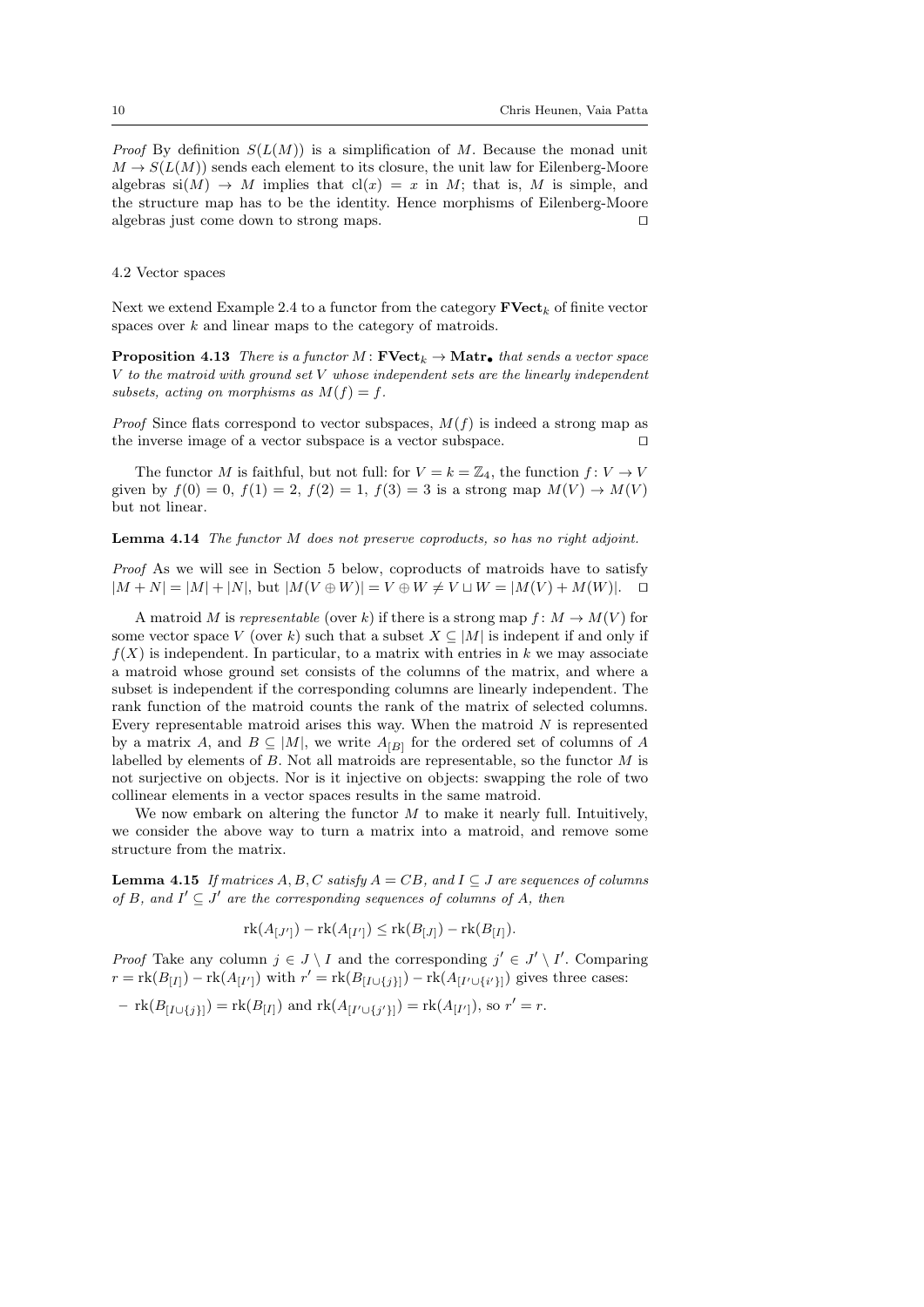$- \operatorname{rk}(B_{[I \cup \{j\}]} ) = \operatorname{rk}(B_{[I]}) + 1$  and  $\operatorname{rk}(A_{[I' \cup \{j'\}]} ) = \operatorname{rk}(A_{[I']})$ , so  $r' = r + 1$ .  $-\text{rk}(B_{[I\cup\{j\}]})=\text{rk}(B_{[I]})+1$  and  $\text{rk}(A_{[I'\cup\{j'\}]})=\text{rk}(A_{[I']})+1$ , so  $r'=r$ .

In all cases  $r \leq r'$ , and so  $\text{rk}(A_{[I' \cup \{j'\}]}) - \text{rk}(A_{[I']}) \leq \text{rk}(B_{[I \cup \{j\}]}) - \text{rk}(B_{[I]})$ . The proof is completed by repeating for the other elements of  $\ddot{J} \setminus \ddot{I}$ .

We will consider matrices as multisets of vectors. Recall that a multisubset of a set S is a function  $j: S \to \mathbb{N}$ , which is finite when  $\text{supp}(j) = j^{-1}(\mathbb{N} \setminus \{0\})$  is finite; a map between multisubsets  $j \to j'$  is a function  $\text{supp}(j) \to \text{supp}(j')$ .

**Definition 4.16** Write  $\mathbf{MVect}_k$  for the category whose objects are finite multisubsets  $j: V \to \mathbb{N}$  of some vector space V over k, and whose morphisms  $(V, j) \to (V', j')$ are linear maps  $V \to V'$  that restrict to  $\text{supp}(j) \to \text{supp}(j').$ 

There is a canonical inclusion  $\mathbf{Vect}_k \to \mathbf{MVect}_k$ .

**Theorem 4.17** There is a functor M:  $\mathbf{NVect}_k \to \mathbf{Matr}$  sending  $(V, j)$  to the matroid with ground set having an element for each element of  $\text{supp}(j)$  where a subset is independent if and only if the corresponding multisubset of vectors in  $V$  is (a subset and) linearly independent. It makes the following diagram commute:

$$
\begin{array}{c}\n\textbf{FVect}_k \\
\downarrow \\
\textbf{MVect}_k\n\end{array}\n\longrightarrow \textbf{Matr}
$$

It is the left Kan extension of M:  $Vect_k \to$  Matr along  $Vect_k \to$  MVect<sub>k</sub>.

*Proof* It is clear that  $M: \textbf{MVect}_k \to \textbf{Matr}$  is well-defined on objects and functorial. By construction the diagram commutes. To see that it is well-defined on morphisms, consider a morphism  $(V, j) \rightarrow (V', j')$  of  $\mathbf{MVect}_k$ . Write  $S = \text{supp}(j)$ ,  $S' = \text{supp}(j')$ , and denote the restriction by  $f: S \to S'$ . The matroid  $M(f(S))$  has the same rank function as  $M(S')$ , because both count the rank of submatrices of  $f(S)$  and T that are identical apart from possibly repeated columns. Lemma 3.9(b) implies that this map  $M(f(S)) \to M(S')$  is strong. Therefore it suffices to prove that  $M(S) \to M(f(S))$  is strong.

Choose bases for V, V', so we may regard all of  $f, V, V', S, S'$  as matrices. Let  $I \subseteq J \subseteq |M(S)|$ . By Lemma 4.15 then

$$
\begin{aligned} &\text{rk}_{M(S')} \left( M(f)(J) \right) - \text{rk}_{M(S')} \left( M(f)(I) \right) \\ &= \text{rk}_{M(f(S))} \left( M(f)(J) \right) - \text{rk}_{M(f(S))} \left( M(f)(I) \right) \\ &= \text{rk} \left( (f(S))_{\lfloor M(f)(J) \rfloor} \right) - \text{rk} \left( (f(S))_{\lfloor M(f)(I) \rfloor} \right) \\ &\leq \text{rk}(S_{\lfloor J \rfloor} - \text{rk}(S_{\lfloor I \rfloor}) \\ &= \text{rk}_{M(S)}(J) - \text{rk}_{M(S)}(I). \end{aligned}
$$

Hence  $\text{rk}_{M(S')}(M(f)(J)) - \text{rk}_{M(S')}(M(f)(I)) \leq \text{rk}_{M(S)}(J) - \text{rk}_{M(S)}(I)$ , which by Lemma 3.9(b) implies that  $M(f)$  is strong.

Finally, to see that this functor  $\overline{M}$ : **MVect**<sub>k</sub>  $\rightarrow$  **Matr** is a left Kan extension of M: Vect<sub>k</sub>  $\rightarrow$  Matr along I: Vect<sub>k</sub>  $\rightarrow$  MVect<sub>k</sub>, observe that for every  $M'$ : **MVect**<sub>k</sub>  $\rightarrow$  **Matr** and natural transformation  $\alpha$ :  $M \Rightarrow M' \circ I$  there is a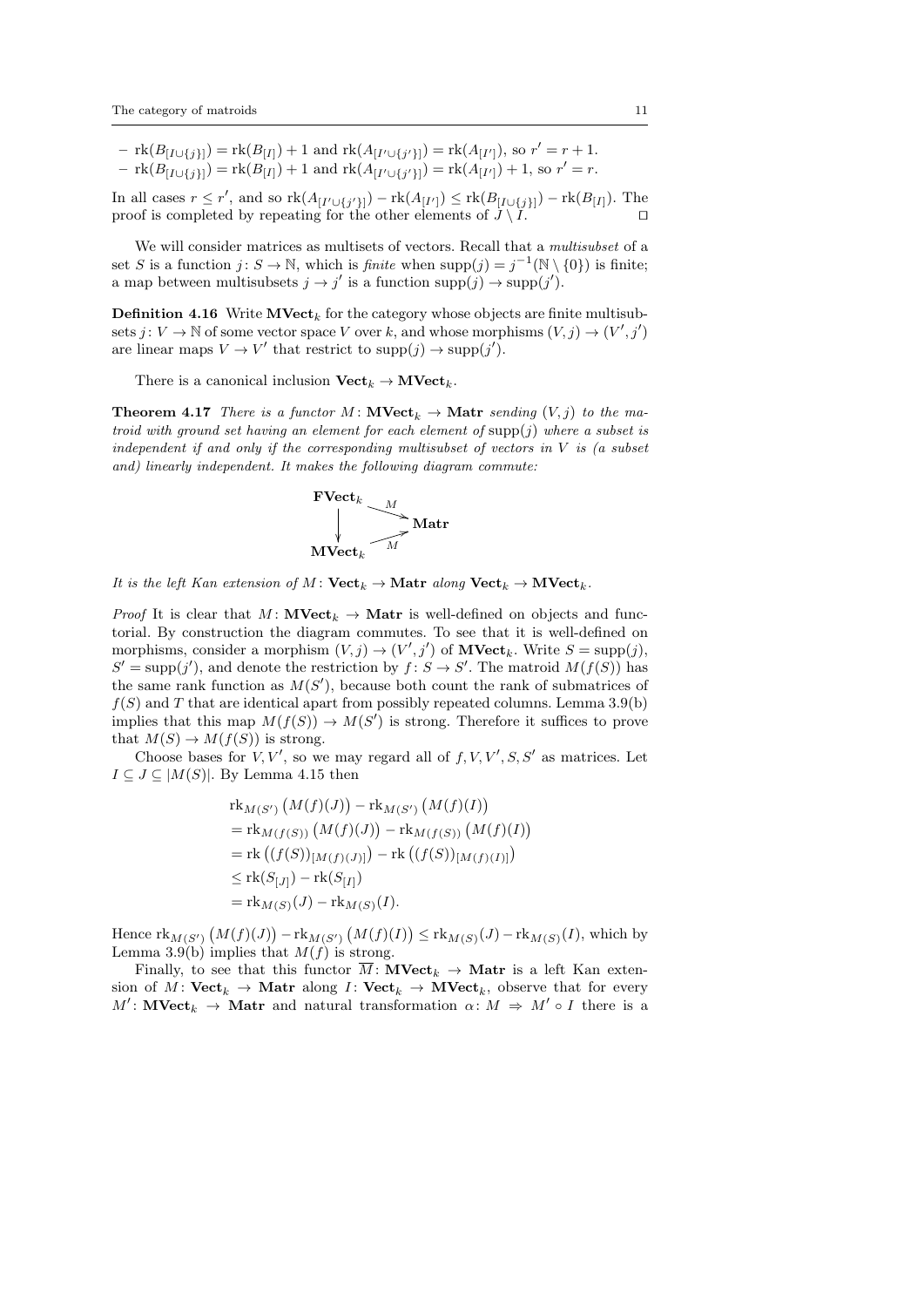unique natural transformation  $\beta \colon \overline{M} \Rightarrow M'$  such that  $\beta I = \alpha$ . Uniqueness follows from the fact that any  $\beta$  satisfying  $\beta_2 \circ \overline{M}(g) = M'(g) \circ \beta_1$  for all  $g: 1 \to 2$  in  $\mathbf{MVect}_k$  must act as the identity on elements (regarding repetitions as the same element). To show existence, it is easy to check that this  $\beta$  is a strong map.  $\square$ 

To show that the functor  $M: \textbf{MVect}_k \to \textbf{Matr}_{\bullet}$  is nearly full for the initial field  $k = \mathbb{Q}$ , we need to consider representability in Lemma 3.11.

**Lemma 4.18** A surjection  $f: M \to N$  is a strong map if and only if it factors as a matroid quotient followed by a map  $\tau$  with  $L(\tau) = id$ . Moreover, in the setting of Lemma 3.11, if M and N are representable over k, then  $Q$  can be chosen representable over a field extension of k.

Proof The first statement follows from the fact that every surjective strong map factors as a bijective strong map followed by a strong map  $\tau$  that reflects and preserves representability (over k) [23, page 228]. Hence we may assume  $|M| = |N|$ and ignore the map  $\tau$  for the rest of the proof.

The independent sets of Q are the intersection of the sets of independent sets of two matroids representable over an extension of  $k$  [14], which is proven in steps:



By induction it suffices to prove that  $Q_1$  is representable over an extension of k.

Construction of  $Q_1$ . We first recall the construction of  $Q_1$ . Let S be a set of cardinality  $n = \text{rk}_N(N) - \text{rk}_M(M)$ . Define a matroid  $M_1$  by  $|M_1| = |M| \sqcup S$  and  $\mathcal{I}_{M_1} = \{I_1 \cup I_2 \mid I_1 \in \mathcal{I}_P, I_2 \in 2^S\}$ . This is clearly representable over k and hence over all its extensions. Define a matroid G by  $|G| = |M| \sqcup S$  and  $\mathcal{I}_G = \mathcal{I}_N$ . Again this is clearly representable over  $k$  as it merely adds n loops, say with matrix  $D$ . Write f' for the map  $M_1 \to G$  acting as f on |M| and as the identity on S. We make  $M_2$  with  $|M_2| = |G|$  into a matroid by  $\mathcal{I}_{M_2} = \{A \subseteq |G| \mid \text{rk}_G(A) \geq |A| - 1\},$ which is well-defined as we will construct a matrix representing it.

Extend the field k with a transcendental  $\lambda_i$  for each  $x_i \in |G|$ . Extend D to a matrix  $D_+$  over  $k[\lambda_i]$  by adding one more row  $(\lambda_1 \lambda_2 \cdots \lambda_{\#G})$ , and set  $M'_2 = M(D_+)$ . By construction a subset  $A \subseteq |M_2'| = |G|$  is independent in  $M_2'$  precisely when the corresponding columns of  $D_+$  are independent, or equivalently  $rk(D_{+}[A]) = |A|$ . As  $\lambda_i$  are algebraically independent from each other and from any other element of  $D_+$ , for A dependent in G we have  $rk(D_{+}[A]) = rk(D_{[A]})+1$ , and for A independent in G we have  $\text{rk}(D_{+}[A]) = \text{rk}(D_{[A]})$ . Because these are by definition the independent sets of the matroid  $M_2$ , we see that  $M_2 = M(D_+)$  is representable over  $k[\lambda_i]$ . (The matroid  $M_2$  is called the *first Higgs lift* of G.) Define  $\mathcal{I}_{Q_1} = \mathcal{I}_{M_1} \cap \mathcal{I}_{M_2}$ .

Well-definedness of  $Q_1$ . We will show that

$$
\mathcal{F}(Q_1) = \{ X \in \mathcal{F}(M_1) \mid \text{rk}_{M_1}(X) = \text{rk}_G(X) \text{ or } X = \sup_{f'(Y) = \text{cl}_G(f'(X))}(Y) \},
$$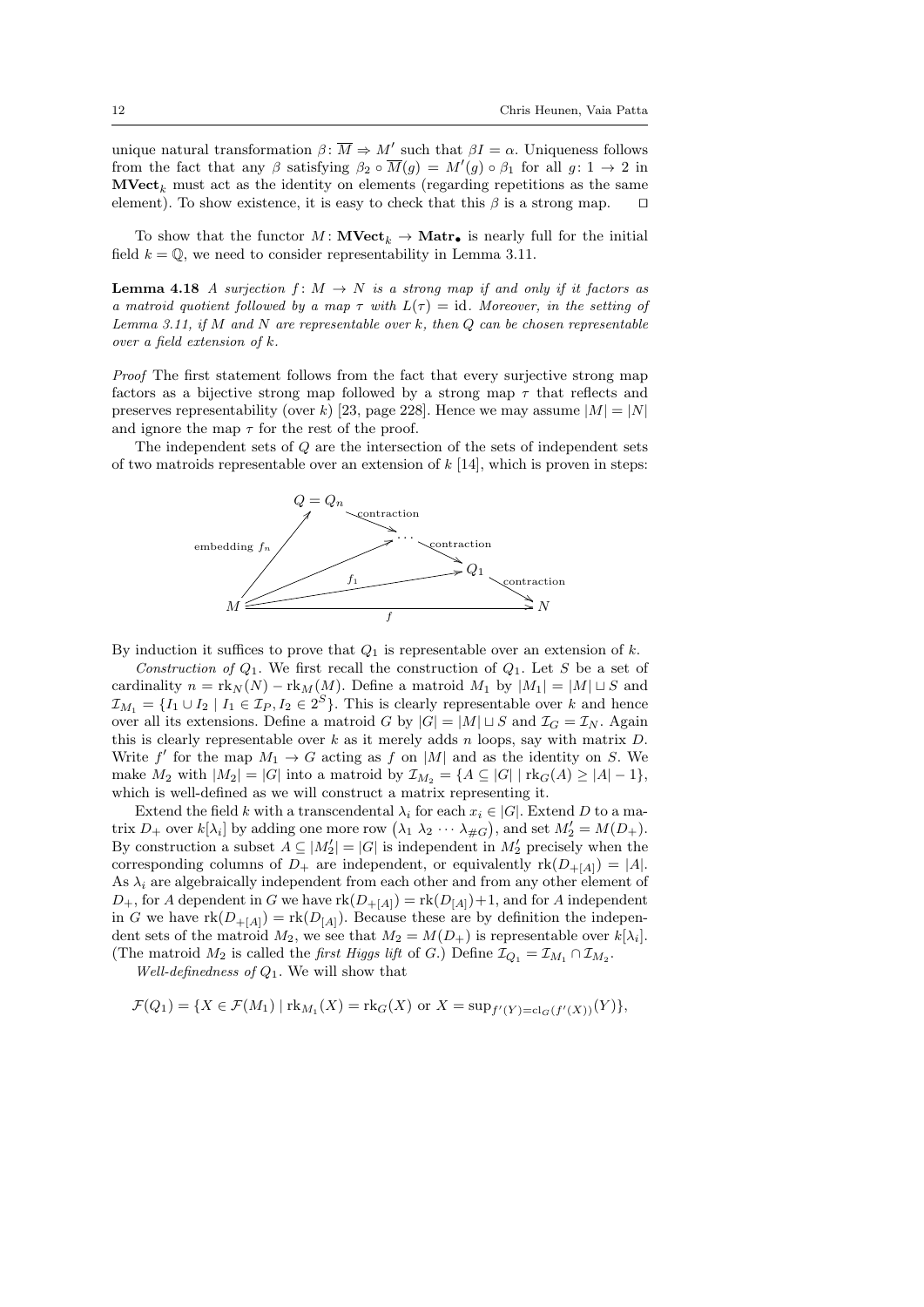which is a well-defined matroid with a strong map  $M_1 \rightarrow Q_1$  [23, Exercise 7.20(a)]. We will derive  $\mathcal{I}_{Q_1} = \mathcal{I}_{M_1} \cap \{I \cup \{q\} \mid I \in \mathcal{I}_G, q \in |G|\}$  from the above equation.

Observe that a strong map  $M_1 \to Q_1$  implies  $\mathcal{I}_{Q_1} \subseteq \mathcal{I}_{M_1}$ . The independent sets of  $Q_1$  are the minimal subsets I with  $\text{rk}_{Q_1}(I) = \text{rk}_{K_1}(F)$ , for  $F \in \mathcal{F}(Q_1)$ . It suffices to show that the flats of  $Q_1$  are exactly those flats F of  $M_1$  for which either  ${\rm rk}_{Q_1}(F) = {\rm rk}_G(F)$  or  ${\rm rk}_{Q_1}(F) = {\rm rk}_G(F) + 1$ . If  $F \in \{X \in \mathcal{F}(M_1) \mid {\rm rk}_{M_1}(X) = 1\}$  $\text{rk}_G(X)$  this is clear as  $\text{rk}_{M_1}(F) = \text{rk}_G(F) = \text{rk}_{Q_1}(F)$ . It remains to show that  $\text{rk}_{Q_1}(F) = \text{rk}_G(F) + 1$  when  $\text{rk}_{Q_1}(F) \neq \text{rk}_G(F)$  and  $F = \text{sup}_{f'(Y) = \text{cl}_G(f'(F))} Y$ .

Since  $\mathcal{I}_G \subseteq \mathcal{I}_{Q_1} \subseteq \mathcal{I}_{M_1}$ , rank does not increase from  $M_1$  to  $Q_1$  and from  $Q_1$ to G. Take  $F_c = \text{cl}_G(f'(F))$  and  $F_0 = \inf_{f'(Y)=F_C} Y$ , and pick  $F' \in \mathcal{F}(M_1)$  with  $F_0 \subset F' \subset F$ . Now  $F'$  cannot be a flat of  $Q_1$ , as  $\operatorname{rk}_{M_1}(F') > \operatorname{rk}_{M_1}(F_0) \ge \operatorname{rk}_G(F_0) =$  $r_G(F_c) = r_G(F')$  and  $F' \subset F = \sup_{f'(Y)=F_c} Y$ . Therefore, only flats of at most two consecutive levels of  $L(Q_1)$  can map to  $F_c$ . And since  $\mathcal{I}_G \subseteq \mathcal{I}_{Q_1}$ , there is always at least one  $F_0 \in \mathcal{F}(Q_1)$  with  $F_c = \text{cl}_G(f'(F_0))$  and  $\text{rk}_{Q_1}(F_0) = \text{rk}_G(F_c)$ , namely  $F_0 = \text{cl}_{K_1}(I)$  for I independent in G. Hence  $\text{rk}_{Q_1}(F) = \text{rk}_G(F) + 1$  and consequently  $\mathcal{I}_{Q_1} = \mathcal{I}_{M_1} \cap \{I \cup \{q\} \mid I \in \mathcal{I}_G, q \in |G|\}.$  Thus  $Q_1$  is well-defined.

Representability of  $Q_1$ . Let  $M_1$  be represented by the matrix C. Extend k with transcendentals  $\mu_l$  for  $l = 1, 2, ..., \text{rk}(M_1)$ , and multiply the *l*th row of *C* by  $\mu_l$ . Now construct the matrix  $D'_{+}$  from D as we constructed  $D_{+}$  above, but now setting  $\lambda'_i = \sum_l \mu_l C_{li}$  in place of  $\lambda_i$  in the new row. The elements of the new row are algebraically independent if and only if the corresponding columns of C are linearly independent. We will show that  $D'_{+}$  in fact represents  $Q_1$ .

As before, if I is independent in G then it is also independent in  $D'_{+}$ . In addition, X dependent in G is independent in  $D'_{+}$  if and only if  $\text{rk}_G(X) = \#X - 1$ and the new row of  $D'_{+[X]}$  adds 1 to the rank, that is, if its elements  $\{\lambda'_i\}$  are algebraically independent. But this happens exactly when  $X$  is independent in  $M_1!$  So the independent columns of  $D'_+$  are

$$
\mathcal{I}_G \cup (\mathcal{I}_{M_1} \cap \{X \mid \#X = \mathrm{rk}_G(X) + 1\}) = \mathcal{I}_{M_1} \cap \mathcal{I}_{M_2}.
$$

Thus  $Q_1$  is representable over  $k[\lambda_i] \subseteq k[\mu_l]$ .  $\Box$ 

We can now prove our main result about the functor  $M$ , adapting [15].

#### **Theorem 4.19** The functor  $M: \textbf{MVect}_{\mathbb{Q}} \to \textbf{Matr}_{\bullet}$  is nearly full.

*Proof* A matroid representable over the finite fields  $GF(3)$  and  $GF(8)$  is also representable over  $\mathbb Q$  and over all finite fields except possibly  $GF(2)$  [19, Theorem 14.7.7. Hence it suffices to prove that pointed strong maps  $g: M(V) \to M(W)$ for  $V, W \in \mathbf{MVect}_{\mathbb{O}}$  are exactly those maps of the form  $M(f)$  for a morphism  $f: V' \to W'$  in  $\mathbf{MVect}_{\mathbb{O}}$  with  $M(V) = M(V')$  and  $M(W) = M(W')$ .

First assume q is surjective. Factor it as in Lemma 4.18 and represent  $N$  as a matrix  $A$  over a field extension  $l$  of  $k$ . Multiply  $A$  by the matrix that has zeroes everywhere except the diagonal entries labelled by Q, where it has entries one. Now  $B = CA$  represents N. Since matrices A and B represent objects of  $\textbf{MVect}_l$ , the matrix  $C$  is a linear map between their respective spans.

If  $q$  is not surjective, precompose it with another embedding to give another matroid N' representable over k. Specifically, we may take  $\mathcal{I}_{N'} = \{I_1 \cup I_2 \mid I_1 \in$  $\mathcal{I}_N, I_2 \in \mathcal{I}_M$ , let g' acts as g on |N| and as the identity elsewhere [13].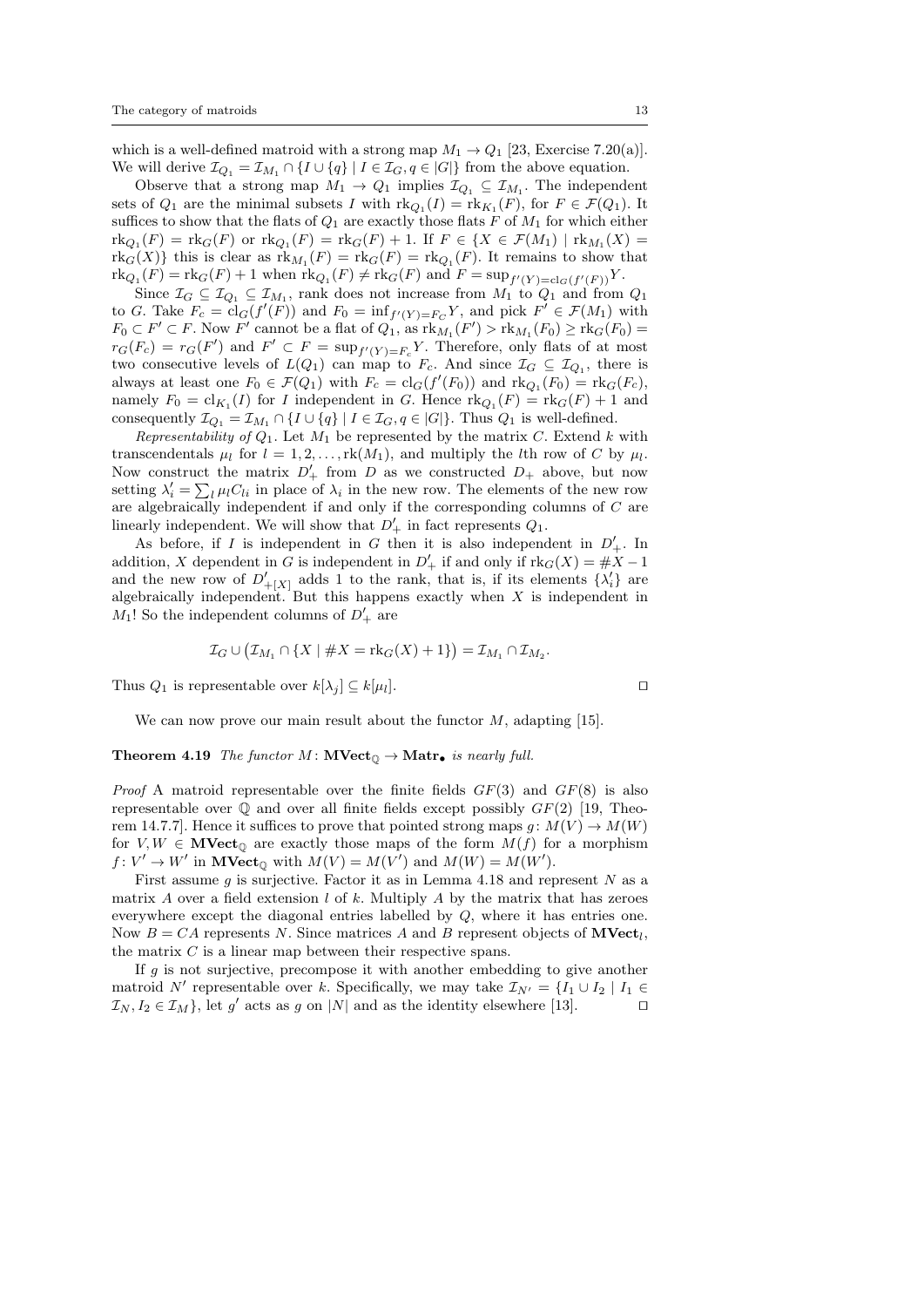The rest of this section considers the functor  $L \circ M$  that turns a vector space into its lattice of vector subspaces, which is of interest to e.g. quantum logic.

## **Proposition 4.20** The functor  $L \circ Mat$ :  $\mathbf{FVect}_k \to \mathbf{GLat}$  is nearly faithful.

*Proof* It suffices to show that two linear maps  $f, g: V \to W$  give rise to the same lattice morphism  $L(M(f)) = L(M(g))$  if and only if they are multiples of each other. For all flats X of  $M(V)$  we have  $\text{cl}(M(f)(X)) = \text{cl}(M(g)(X)).$  It follows from faithfulness of M that  $f(X) = g(X)$  for every subspace X of V. Therefore  $f(v) = w$  implies  $g(v) = \beta_v w$  for some  $\beta_v \in k$ . If  $v, v' \in V$  are not collinear then  $f(v-v') = g(\beta v - \beta' v')$  for some  $\beta, \beta' \in k$ . So  $f(v-v') = \beta' g(v-v') + (\beta - \beta')g(v)$ . Because  $v, v'$  were not multiples of each other,  $v - v'$  cannot be a multiple of v. So we must have  $\beta = \beta'$ , and  $g = \beta f$ .

The functor  $L \circ M$  is not full. To see this, consider the  $\mathbb{Z}_2$ -vector space  $V = \mathbb{Z}_2^2$ , which has three 1-dimensional subspaces. Let  $A = \{(0, 0), (1, 0)\}, B = \{(0, 0), (0, 1)\}\$ and  $C = \{(0,0), (1,1)\}\$ , and consider the lattice map  $g: L(M(V)) \to L(M(V))$  that sends all atoms to B. There is only one way assignment  $f: V \to V$  with  $L(f) = g$ , namely  $f(0,0) = (0,0), f(1,0) = (0,1), f(0,1) = (0,1)$  and  $f(1,1) = (0,1)$ , but this function is not linear. Even if we allow infinite base fields,  $L \circ M$  is not full. For example, take  $V = \mathbb{R}^2$ , map all the lines through the origin to one of the axes, and the origin to itself. This preserves the loop, atoms, and joins, because everything is mapped to the same subspace. But there is no linear map implementing this assignment.

#### 4.3 Graphs

Lastly we briefly discuss functoriality of the construction of Example 2.5 turning an undirected graph into a matroid. We simplify the definition of undirected graph [7], as we need not to distinguish bands and loops.

Definition 4.21 Write Graph for the following category. Objects are undirected graphs: a set V of vertices, a set E of edges and source and a boundary map  $\theta$ from  $E$  to the class of singleton and two-element subsets  $V$ . A morphism is a pair of maps  $f: V \to V'$  and  $g: E \to E'$  satisfying  $f \circ \theta = \theta' \circ g$ , and  $\#(\theta'(e)) \leq \#(\theta(e))$ .

To extend Example 2.5 to a functor Graph  $\rightarrow$  Matr, we could restrict the category of graphs to only permits 'strong' morphisms of graphs, whose preimage preserves closed sets (here a set of edges is closed if the addition of an edge does not change the size of a spanning tree in the corresponding subgraph). There is some evidence that this choice of morphisms is useful for some applications of graph theory [21]. Alternatively, we could allow more functions than strong maps as morphisms between matroids. We must at least keep the restriction that loops map to loops. Or we could restrict both the domain and codomain. Let us write Graph<sup>∗</sup> and Matr<sup>\*</sup> for the chosen domain and codomain.

For a functor  $M: \mathbf{Graph}^* \to \mathbf{Matrix}^*$  to be of any practical use it should act as the identity on morphisms. It must then have the following properties:

– It cannot be surjective on objects. A matroid is of the form  $M(G)$  precisely when it is *graphic*, and there exist non-graphic matroids.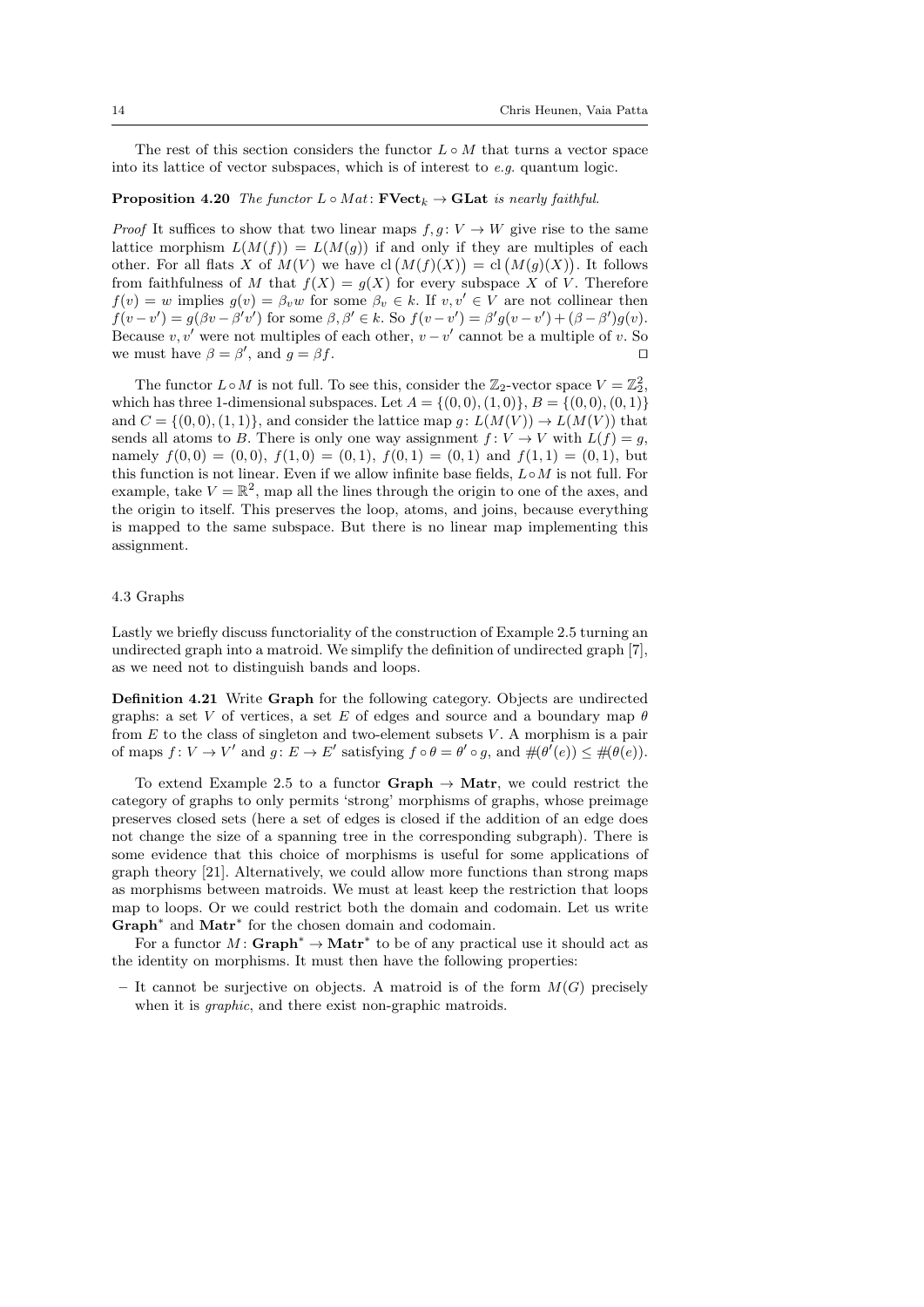– It cannot be injective on objects. Here are graphs  $G_1 \not\cong G_2$  with  $M(G_1)$  =  $M(G_2)$ :



– It cannot be full. There are no maps  $G_1 \rightarrow G_2$  that are surjective on edges, whereas  $M(G_1)$  must have at least one morphism to itself (namely the identity). – It cannot be faithful. Functions  $G_2 \rightarrow G_1$  corresponding to the identity matroid map may act differently on vertices.

One could define functors from the category of graphs and strong maps to the category of matroids that assign more obscure matroids to graphs, that we briefly list, but none of them is surjective or injective on objects, nor likely full or faithful. Bicircular matroids [19, Section 12.1], frame matroids and lift matroids [26] reduce to the cycle matroid of Example 2.5. Bond matroids [19, Section 2.3], in the case of planar graphs, reduce to the cycle matroid of the dual graph. A transversal matroid [19, Section 1.6] is defined on the vertices of one side of a bipartite graph.

#### 5 Limits and colimits

This section examines limits and colimits in Matr and its subcategories. We give proofs and counterexamples to accommodate different variations and to repair mistakes in the literature.

As mentioned in Section 3, the one-element matroid 1 where the element is a loop is a terminal object in all categories of matroids we consider.

Proposition 5.1 The categories SMatr, SMatr., LMatr, LMatr., Matr, and Matr. do not have all products.

*Proof* See [10, Proposition 5]. Consider the simple matroid M of rank 2 with  $|M|$  =  ${a, b, c, d}$  and suppose  $M \times M$  existed in **SMatr**. A pair  $(x, y) \in |M| \times |M|$  induces two strong maps  $x, y: 1 \rightarrow M$ , and hence a unique tuple  $(x, y): 1 \rightarrow M \times M$ with  $\pi_1(x, y) = x$  and  $\pi_2(x, y) = y$ . Hence  $M \times M$  has at least 16 points. The tuple of any permutation  $\sigma: |M| \to |M|$  with the identity gives a strong map  $M \to M \times M$ , whose image  $\{(a, \sigma(a)), (b, \sigma(b)), (c, \sigma(c)), (d, \sigma(d))\}$  must be a flat. But  $\{(a, a), (b, b), (c, c), (d, d)\}\$ and  $\{(a, a), (b, b), (c, d), (d, c)\}\$ cannot both be flats.

The same counterexample works for the other unpointed categories. Lemma 3.2 finally shows the pointed categories cannot have products.  $\Box$ 

It follows that these categories do not have pullbacks or exponentials either.

## Proposition 5.2 The categories SMatr, SMatr., LMatr, LMatr., Matr, and Matr. do not have all pushouts.

*Proof* See [10, Proposition 7]. Consider the simple matroid  $M$  with six elements where every pair forms a hyperplane. Let  $M_1$  be the extension of M by one element so that two of the hyperplanes are triples, and let  $M_2$  be the extension of M by one element so that three of the hyperplanes are triples, two of which coincide with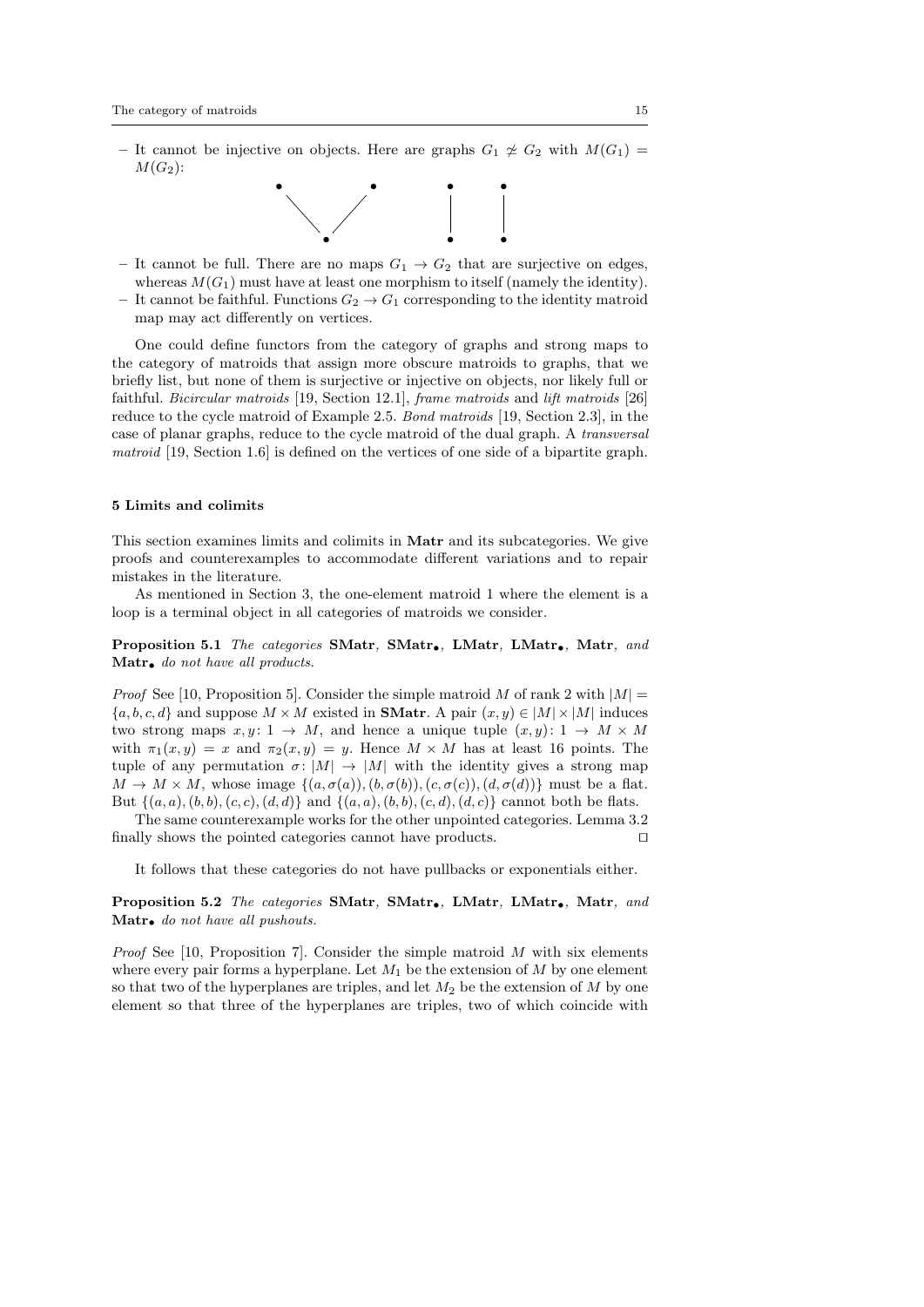$M_1$ . Suppose the pushout P of the embeddings  $f_1: M_1 \to M$  and  $f_2: M_2 \to M$ existed. Then the image of M colimit cone  $P'$  cannot be of rank 3, because then  $M_1$  and  $M_2$  would be embedded in P with overlap M. The flats  $\{a, b\}$  and  $\{d, e\}$ meet in a point of P which is not in the flat  $c \leq c \leq f$  of  $M_1$  but is in the flat  $c \leq c \leq f$ in  $M_2$ . Therefore the image of M in P has rank at most 1. But there exist different choices  $P'$ , such that no rank-1 flat has a strong map to both choices  $P'$ .

The same counterexample works for the other unpointed categories, and  $M_{\bullet}$ works for the pointed versions.  $\Box$ 

The empty matroid is an initial object in all unpointed categories of matroids we consider, whereas the one-element matroid is initial in all pointed categories of matroids we consider.

Proposition 5.3 The categories SMatr, SMatr., LMatr, LMatr., Matr, and Matr. have coproducts.

*Proof* See [9] and also [10, Proposition 4]. The coproduct  $M + N$  has ground set  $|M+N| = |M|\sqcup|N|$  and flats  $\{F\cup G \mid F \in \mathcal{F}_M, G \in \mathcal{F}_N\}$ , where we identify  $\bullet_M$  and  $\bullet_N$  if need be. It is easy to see that if M and N are pointed simple/loopless, then so is  $M + N$ . The coprojections are the inclusions  $M \to M + N$  and  $N \to M + N$ , and it is clear that there is a unique strong cotuple  $M + N \rightarrow P$  of strong maps  $M \to P$  and  $N \to P$ .

Going back to Section 4.3, recall that the coproduct in Graph is given by disjoint union. Taking strong morphisms in does not change this, that is, the inclusion Graph<sup>∗</sup> → Graph preserves and reflects coproducts. Therefore the functor  $M: \mathbf{Graph}^* \to \mathbf{Matrix}$  must preserve coproducts.

Proposition 5.4 The categories SMatr, SMatr., LMatr, LMatr., Matr, and Matr. have equalizers.

*Proof* See also [3, Theorem 53]. The equalizer of  $f, g: M \to N$  is the inclusion of the matroid E with  $|E| = \{x \in |M| \mid f(x) = g(x)\}\$ and  $\mathcal{F}_E = \{F \cap |E| \mid F \in \mathcal{F}_M\}.$ This is a well-defined matroid, that clearly satisfies the universal property. Finally, if M is simple/loopless, then so is E.

Proposition 5.5 The categories SMatr, SMatr, LMatr, LMatr, Matr, and Matr<sub>•</sub> do not have coequalizers.

Proof By Lemma 3.2 it suffices to consider the pointed categories. Consider the following objects and morphisms:

$$
|M| = |N| = {\bullet, 1, 2, 3, 4},
$$
  
\n
$$
\mathcal{H}_M = \mathcal{H}_N = \{ {\bullet, 1, 2}, {\bullet, 1, 3}, {\bullet, 2, 3}, {\bullet, 1, 4}, {\bullet, 2, 4}, {\bullet, 3, 4} \},
$$
  
\n
$$
f = id,
$$
  
\n
$$
g = (\bullet \mapsto \bullet, 1 \mapsto 2, 2 \mapsto 1, 3 \mapsto 3, 4 \mapsto 4).
$$

If the coequalizer  $c: N \to C$  of  $f, g: M \to N$  existed, then [3, Theorem 54]<sup>1</sup> its ground set must be (in bijection with) the quotient  $|N|/\sim$  by the equivalence relation generated by  $f(x) \sim g(x)$  for all  $x \in |N|$ , and c must map x to its equivalence

<sup>&</sup>lt;sup>1</sup> That proof is invalid, as the map  $y \mapsto [y]$  need not be strong. However, it does hold for the choices in our proof below; that is, there are strong maps from  $N$  to options (1) and (3).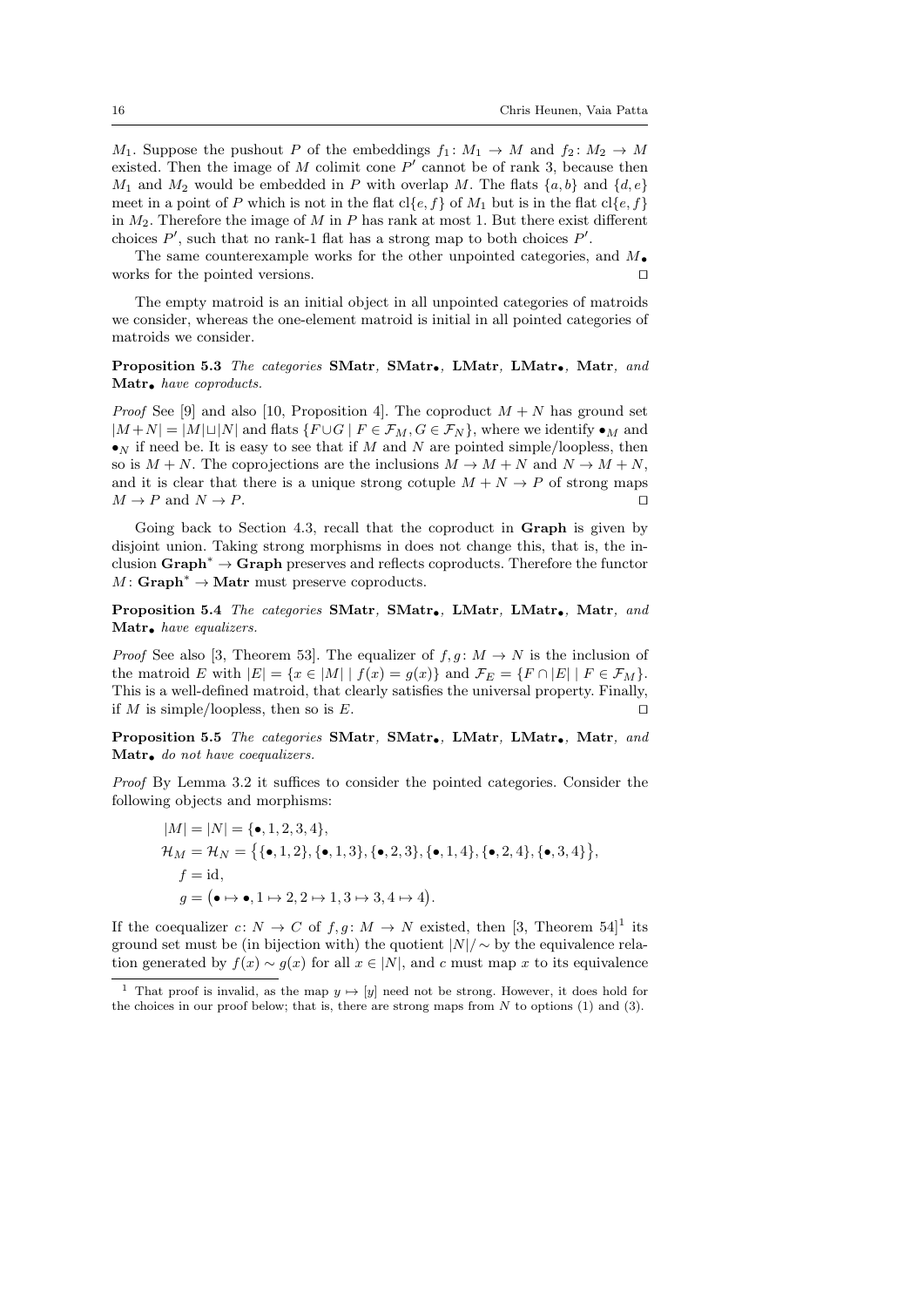class [x]. Explicitly,  $|C| = \{ \bullet, [12], [3], [4] \}.$ 

$$
M \xrightarrow{f} N \xrightarrow{c} C
$$

$$
C'
$$

$$
C'
$$

$$
C'
$$

$$
C'
$$

Each flat G of C must be of the form  $[F] = \{ [x] | x \in F \}$  for some flat F of N, because  $G = c(c^{-1}(G)) = [c^{-1}(G)]$ . In fact each flat F of C must satisfy  $F = [F]$ in N. Thus the only flats which may be contained in C are

$$
\{\bullet\}, \{\bullet,[3]\}, \{\bullet,[4]\}, \{\bullet,[12]\}, \{\bullet,[3],[4]\}, \{\bullet,[12],[3],[4]\}.
$$

That leaves only three possibilities for a well-defined geometric lattice  $\mathcal{F}$ :

$$
\{ \{\bullet\}, \{\bullet, [12], [3], [4] \} \},\tag{1}
$$

$$
\{ \{\bullet\}, \{\bullet, [12]\}, \{\bullet, [3], [4]\}, \{\bullet, [12], [3], [4]\} \}, \text{ or } (2)
$$

$$
\{ \{\bullet\}, \{\bullet, [12]\}, \{\bullet, [3]\}, \{\bullet, [4]\}, \{\bullet, [12], [3], [4]\} \}.
$$
 (3)

Option (1) fails when we set  $C'$  to have the same ground set as  $C$  with flats (2), because then the inverse image under  $k$  of any rank-1 flat is not a flat. Option  $(2)$ fails when we give  $|C'| = \{ [\bullet 4], [12], [3] \}$  flats  $\{ [\bullet 4], [\bullet 4], [12], [3] \}$ , because then the inverse image under  $k$  of the rank-0 flat is not a flat. Option  $(3)$  fails when we endow  $|C'| = \{ [\bullet 34], [12] \}$  with flats  $\{ [\bullet 34], [\bullet 34], [12] \},$  because then the inverse image under k of the rank-0 flat is not a flat.  $\square$ 

Lemma 5.6 Every contraction is a coequalizer in  $\text{Matr}_{\bullet}$ , but not conversely.

*Proof* Suppose  $c: N \to N/Z$  is a contraction with  $c(z) = \bullet$  for  $Z \subseteq |N|$ . Let M be the free matroid on  $|M| = |N|$ . Define  $f, g: M \to N$  by  $f(x) = x$ , and

$$
g(x) = \begin{cases} x, & \text{if } x \notin Z, \\ \bullet, & \text{if } x \in Z. \end{cases}
$$

Then  $c$  is a coequalizer of  $f$  and  $q$ .

Conversely, keeping  $f$  the same but letting  $g$  send all nonloop elements to the same nonloop element results in a coequalizer that is not a contraction.  $\Box$ 

Finally we consider FMatr and FMatr.

**Proposition 5.7** The category  $\mathbf{FMatr}_{(\bullet)}$  is isomorphic to the category  $\mathbf{Set}_{(\bullet)}$  of (pointed) finite sets and (pointed) functions, and hence has finite (co)limits.

Proof Every free matroid is completely determined by its ground set, and every function between ground sets of free matroids is a strong map. (Co)completeness of Set follow immediately; for Set, see [2, 28.9.5].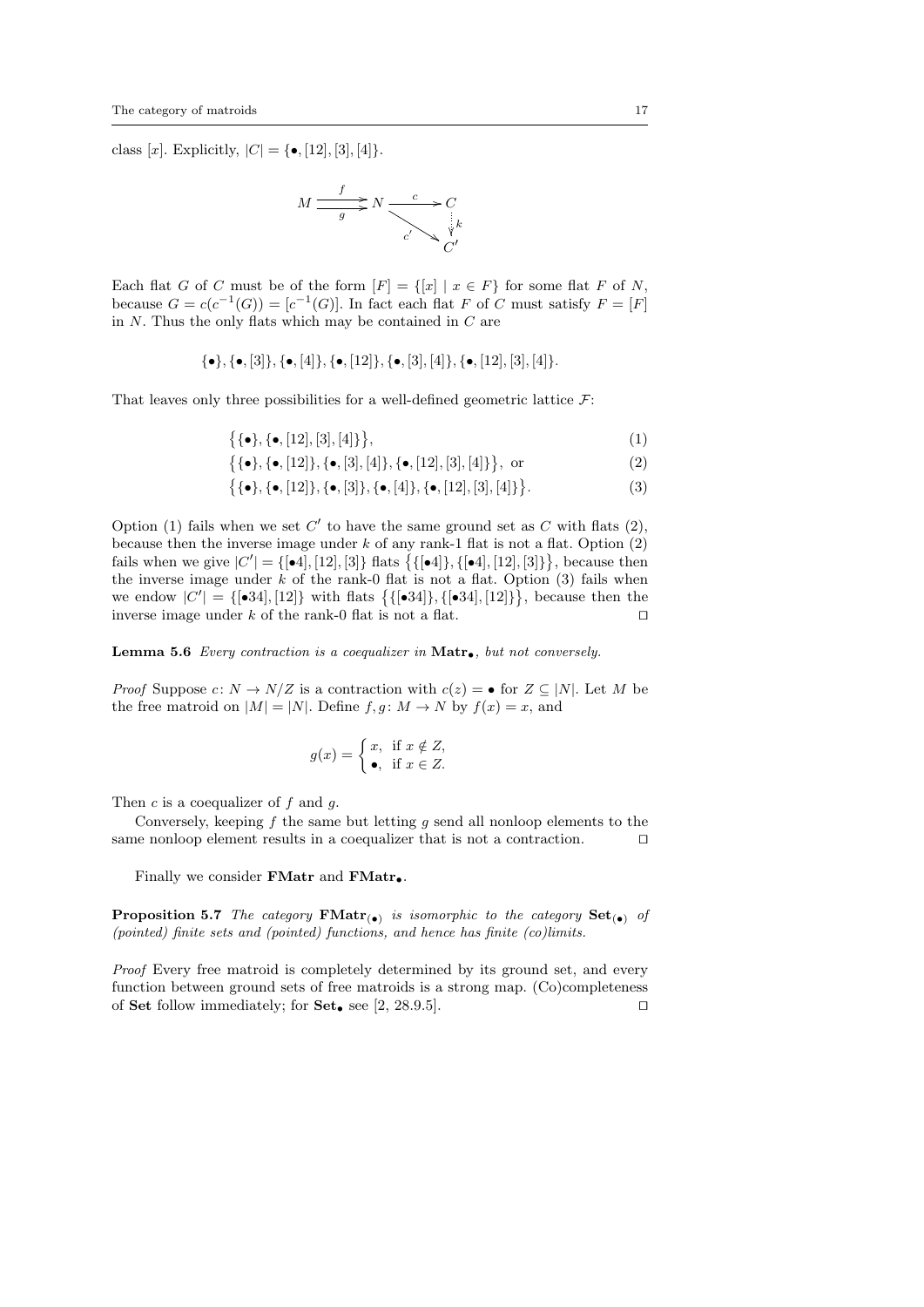### 6 Adjunctions

We have seen various classes of matroids: all matroids, simple matroids, free matroids, and loopless matroids. In this section we study free and cofree constructions translating between these classes. Proposition 5.7 already showed that free matroids over sets exist, and are precisely what we have been calling free matroids. We now consider whether the inclusions

 $\mathrm{FMatr}_{(\bullet)} \hookrightarrow \mathrm{SMatr}_{(\bullet)} \hookrightarrow \mathrm{LMatr}_{(\bullet)} \hookrightarrow \mathrm{Matr}_{(\bullet)}$ 

have adjoints. We first focus on the pointed categories. Because these categories do not have many colimits, we cannot invoke the adjoint functor theorem.

#### 6.1 Free pointed matroids

We start with right adjoints of functors out of the category of free pointed matroids.

Theorem 6.1 The category FMatro is a coreflective subcategory of  $LMatr$ . the inclusion  $\mathbf{FMatr}_{\bullet} \hookrightarrow \mathbf{LMatr}_{\bullet}$  has a right adjoint F defined by

$$
|F(M)| = |M|, \qquad \mathcal{F}_{F(M)} = 2^{|M|} \setminus 2^{|M| \setminus {\{\bullet\}}}, \qquad F(f) = f.
$$

*Proof* See [3, Theorem 86] and [5,4].

The above functor F extends to right adjoints of the inclusions **FMatr.**  $\rightarrow$ Matr<sub>•</sub> and **FMatr**•  $\hookrightarrow$  **SMatr**•. We now examine whether the functor F itself has a right adjoint for each of those three cases.

**Proposition 6.2** The functors  $F: SMatr_{\bullet} \to FMatr_{\bullet}$  and  $F: LMatr_{\bullet} \to FMatr_{\bullet}$ have no right adjoints.

*Proof* Suppose V were a right adjoint. Let N be the matroid with flats  $\{\{\bullet\}, \{\bullet, e\}\},$ and let M be the matroid with flats  $\{\{\bullet\}, \{\bullet, a\}, \{\bullet, b\}, \{\bullet, c\}, \{\bullet, a, b, c\}\}\$ . There are 8 morphisms  $F(M) \to N$ . Now count the morphisms  $M \to V(N)$ . For **SMatr.** 

- If  $\#V(N) = 2$ , it has flats  $\{\{\bullet\}, \{\bullet, e\}\}$ : there are 5 morphisms;
- $-$  If  $\#V(N) = 3$ , it has flats  $\{\{\bullet\}, \{\bullet, e_1\}, \{\bullet, e_2\}, \{\bullet, e_1, e_2\}\},$  and 11 morphisms; – If  $\#V(N) > 3$ , there are at least 11 morphisms.

For **LMatr**. we have to consider one extra case:  $\mathcal{F}_{V(N)} = \{ \{\bullet\}, \{\bullet, e_1, e_2\} \}$ , giving 21 morphisms  $M \to V(N)$ .

The above proof method, of counting morphisms between clever choices of matroids, will be used often and abbreviated in this section.

**Theorem 6.3** The functor F:  $\textbf{Matrix}_{\bullet} \to \textbf{FMatr}_{\bullet}$  has adjoints  $F \dashv V \dashv H$  given by

$$
\mathcal{F}_{V(M)} = \{|M|\}, \qquad V(f) = f,
$$
  
\n
$$
H(M) = F(M'), \qquad H(f) = id.
$$

where  $M'$  is got from M by deleting all but loops. The functor H has no right adjoint.

 $^2\,$  The purported right adjoint in [3, Theorem 126] fails for every function mapping  $1 < n <$  $#M$  elements to  $\bullet$ .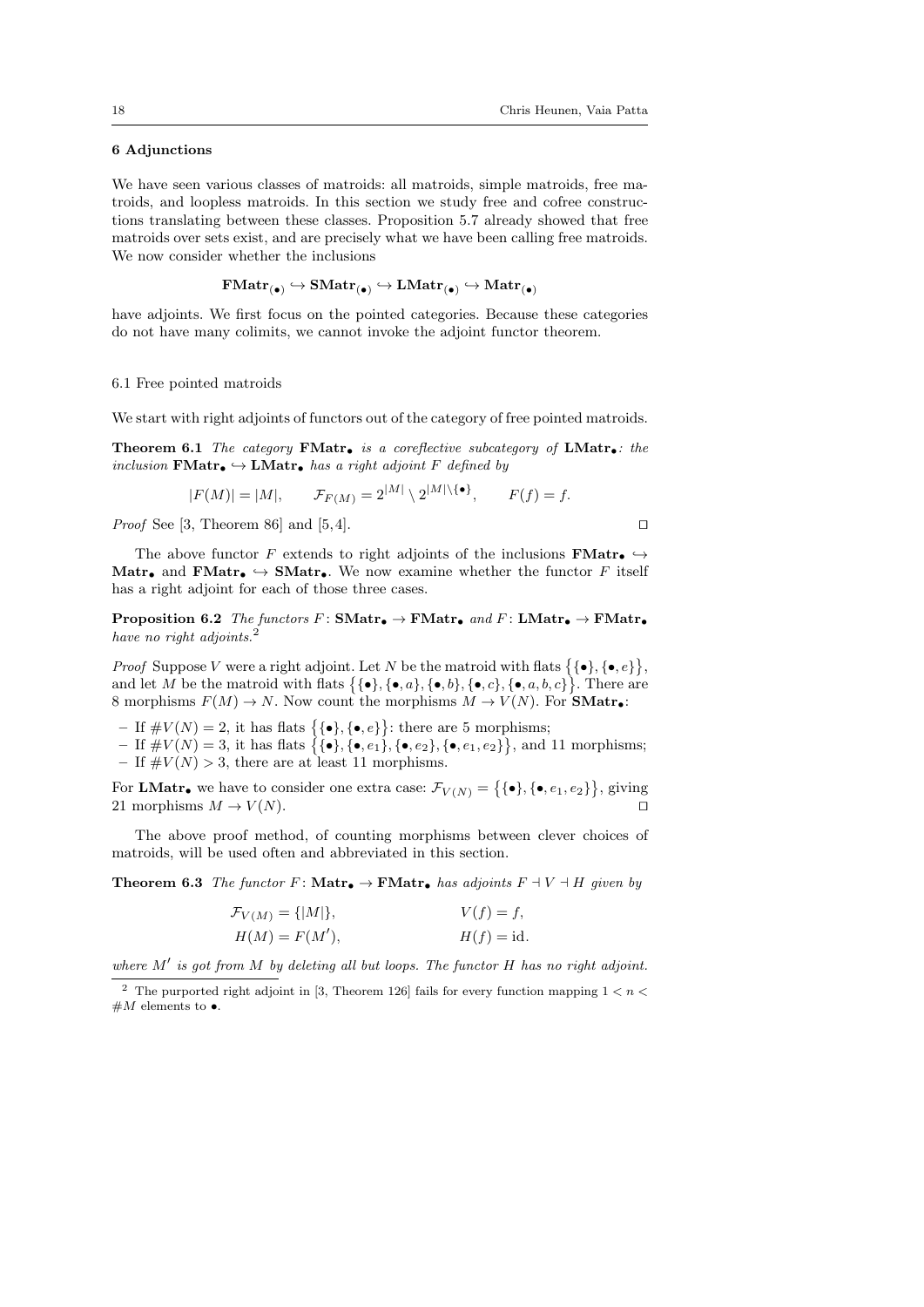*Proof* Start with the first right adjoint. For every pointed matroid  $M$ , every free pointed matroid N, and every strong map  $f: M \to V(N)$ , there must exist a strong map  $\eta_M : M \to V(F(M))$  and a unique strong map  $\hat{f} : F(M) \to N$  satisfying  $f = V(\tilde{f}) \circ \eta_M$ . Set  $\eta_M(x) = x$  for all  $x \in |D|$ , and  $\tilde{f} = f$ .

For the second right adjoint, take the unit  $\eta_M \colon M \to H(V(M))$  to be the function  $\eta_M(x) = x$ , and the transpose  $\hat{f}: V(M) \to N$  to equal  $f: M \to H(N)$ .

Finally, suppose B were right adjoint to  $H$ . Let  $M$  be a free matroid with at least 2 elements. There is only one morphism  $H(M) \to N$ , so there can be only one morphism  $M \to B(N)$ , regardless of N. So B: **FMatr**,  $\to$  **Matr**, must be the constant functor 1. But this cannot be right adjoint to  $H:$  if M and N have more than one loop, there is more than one morphism  $H(M) \to N$ , but only one morphism  $M \to B(N)$ .

Our functors out of the category of free pointed matroids have no left adjoints.

**Proposition 6.4** The inclusions  $\mathbf{FMatr}_{\bullet} \hookrightarrow \mathbf{SMatr}_{\bullet}$ ,  $\mathbf{FMatr}_{\bullet} \hookrightarrow \mathbf{LMatr}_{\bullet}$ , and  $\mathbf{FMatr}_{\bullet} \hookrightarrow \mathbf{Matr}_{\bullet}$  have no left adjoint.

*Proof* Suppose  $K$  were a left adjoint. Let  $M$  be the matroid with flats

$$
\{\{\bullet\}, \{\bullet, a\}, \{\bullet, b\}, \{\bullet, c\}, \{\bullet, d\},\
$$

$$
\{\bullet, a, b\}, \{\bullet, a, c\}, \{\bullet, a, d\}, \{\bullet, b, c\}, \{\bullet, b, d\}, \{\bullet, c, d\}, \{\bullet, a, b, c, d\}\}.
$$

Count the morphisms  $K(M) \to N$  and  $M \to N$ :

- If  $\#K(M) \leq 3$ , pick  $\#N = 2$  for fewer maps  $K(M) \to N$  than  $M \to N$ .
- If  $\#K(M) = 4$ , pick  $\#N = 4$ . Since the unit  $\eta$  of the adjunction cannot map nonloops to loops, it must map nonloops  $a \neq b$  of M to the same nonloop of  $K(M)$ . But this prevents surjective  $f: M \to N$  mapping a, b to the same nonloop from having a mate  $\hat{f}: K(M) \to N$ .

The case  $\#K(M) \geq 5$  reduces to the previous ones by noting that the submatroid  $\eta(M) \subseteq K(M)$  has at most 4 elements.

6.2 Simple pointed matroids

Next, we turn to the inclusion of simple matroids into larger categories.

**Proposition 6.5** The category **SMatr**. is a reflective subcategory of **Matr.** the inclusion **SMatr** $\bullet \rightarrow$  Matr<sub> $\bullet$ </sub> has a left adjoint si $\bullet$ . The functor si $\bullet$  has no left adjoint.

Proof The first statement follows directly from Theorem 4.12. For the second, suppose  $K \dashv \text{si}_\bullet$ . Take M to be the pointed matroid with two parallel elements a, b and the loop  $\bullet$ , and write  $F_1$  for its rank-1 flat. Take S to be the pointed simple matroid with elements e and •. Let f map e to  $F_1$ . Its transpose f must map some element e' of  $K(S)$  to either a or b. But if  $e' \mapsto a$  satisfies  $f = \text{si}_{\bullet}(\hat{f}) \circ \eta$  then so does  $e' \mapsto b$ , and vice versa. Therefore,  $\hat{f}$  cannot be unique.

**Proposition 6.6** The inclusion  $SMatr_{\bullet} \hookrightarrow Matr_{\bullet}$  has no right adjoint.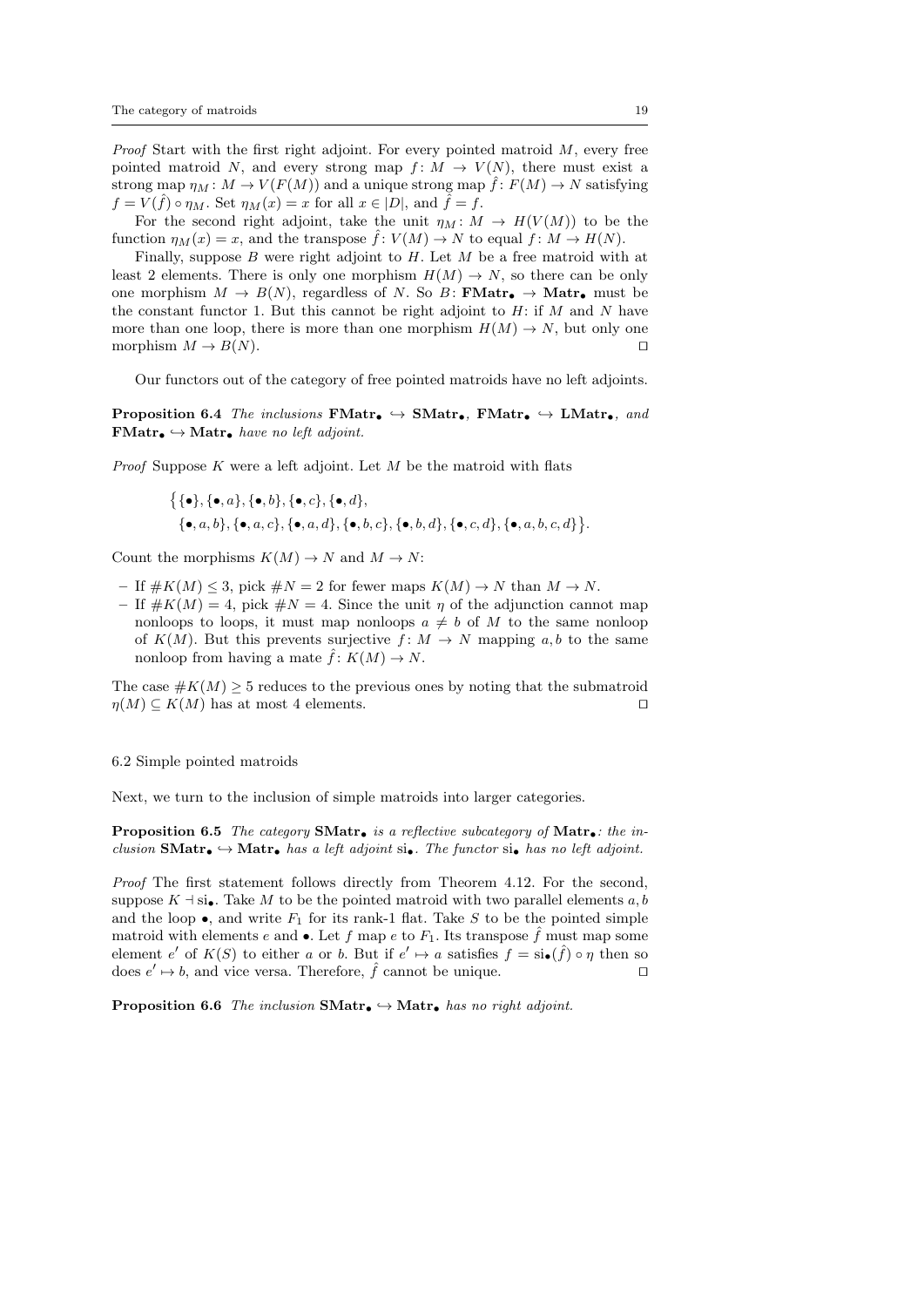*Proof* If R: Matr<sub>•</sub>  $\rightarrow$  SMatr<sub>•</sub> were a right adjoint, there would be a natural isomorphism  $F \cong F \circ R$ : Matr. → FMatr., whence R must (1) preserve cardinality and  $(2)$  reflect surjectivity. Now write S for the simple matroid with flats  $\{\{\bullet\}, \{\bullet, 1\}, \{\bullet, 2\}, \{\bullet, 3\}, \{\bullet, 1, 2, 3\}\}.$  By property (1),  $R(S)$  has 4 elements, so its family of flats must be either that of S or

$$
\{\{\bullet\}, \{\bullet, 1\}, \{\bullet, 2\}, \{\bullet, 3\}, \{\bullet, 1, 2\}, \{\bullet, 2, 3\}, \{\bullet, 1, 3\}, \{\bullet, 1, 2, 3\}\}.
$$

Let M be the matroid with flats  $\{\{\bullet\}, \{\bullet, 1\}, \{\bullet, 2, 3\}, \{\bullet, 1, 2, 3\}\}\.$  The family of flats of  $R(M)$  must be either that of S or

$$
\big\{ \{\bullet\}, \{\bullet,1\}, \{\bullet,2\}, \{\bullet,3\}, \{\bullet,1,2\}, \{\bullet,2,3\}, \{\bullet,1,3\}, \{\bullet,1,2,3\} \big\}.
$$

The latter case gives 25 strong maps  $S \to M$  but only 14 strong maps  $S \to R(M)$ . In the former case the transpose  $\hat{f}$  of any map f must be surjective by property (2), but there are no surjective strong maps  $S \to M$ .

#### 6.3 Loopless pointed matroids

Let us consider adjoints of the inclusion of loopless matroids into larger categories.

**Theorem 6.7** The category **LMatr.** is a reflective subcategory of **Matr.**: the inclusion LMatr.  $\rightarrow$  Matr. has a left adjoint J that deletes every loop except • from objects and acts on morphisms  $f: M \to N$  as

$$
J(f)(e) = \begin{cases} f(e) & \text{if } f(e) \in J(N) \\ \bullet & \text{if } f(e) \notin J(N) \end{cases}
$$

The functor  $J:$  **Matr** $\bullet \rightarrow$  **LMatr** $\bullet$  has no left adjoint.

*Proof* For the unit  $\eta_M : M \to J(M)$  we may take the strong map that sends every loop to • and every other element to itself. Then a morphisms  $f: M \to N$ correspond bijectively to  $\hat{f} = J(f)$  satisfying  $\hat{f} \circ \eta_M = f$ .

Suppose  $G \dashv J$ . Then G cannot be the constant functor  $\bullet$ ; pick an object K and  $\bullet \neq e \in |G(K)|$ . Let M be the matroid with loops  $*$  and  $\bullet$ . Then strong maps  $f: K \to J(M)$  must map every element of K to  $\bullet$ , and any function  $G(K) \to M$  is strong. But altering a transpose of f with  $e \mapsto *$  into  $e \mapsto \bullet$  or vice versa still gives a transpose, so transposes are not unique.  $\Box$ 

Theorem 6.8 The inclusion  $LMatr_{\bullet} \hookrightarrow Matr_{\bullet}$  has no right adjoint.

*Proof* If N were a right adjoint, there would be a natural isomorphism  $F \cong$  $F \circ N$ : Matr<sub> $\bullet \rightarrow$ </sub> FMatr<sub> $\bullet$ </sub>, whence N must (1) preserve cardinality and (2) reflect surjectivity. Let D be the matroid with flats  $\{\{\bullet\}, \{\bullet, c\}, \{\bullet, a, b\}, \{\bullet, a, b, c\}\},\$ and M the matroid with flats  $\{\{\bullet, *\}, \{\bullet, *, e\}\}\.$  Now  $\#N(D) = 4$  and  $\#N(M) =$ 3 by property (1), leaving two possible choices for  $\mathcal{F}_{N(M)}$ . The first choice is  $\{\{\bullet\}, \{\bullet, *\}, \{\bullet, e\}, \{\bullet, e\}\};$  then there are 9 strong maps  $D \to N(M)$  but 15 strong maps  $D \to M$ . The second choice is  $\{\{\bullet\}, \{\bullet, *, e\}\}\;$  by property (2), epimorphisms  $D \to N(M)$  correspond to epimorphisms  $D \to M$ , but there are 10 of the former and 3 of the latter. Either choice gives a contradiction.  $\Box$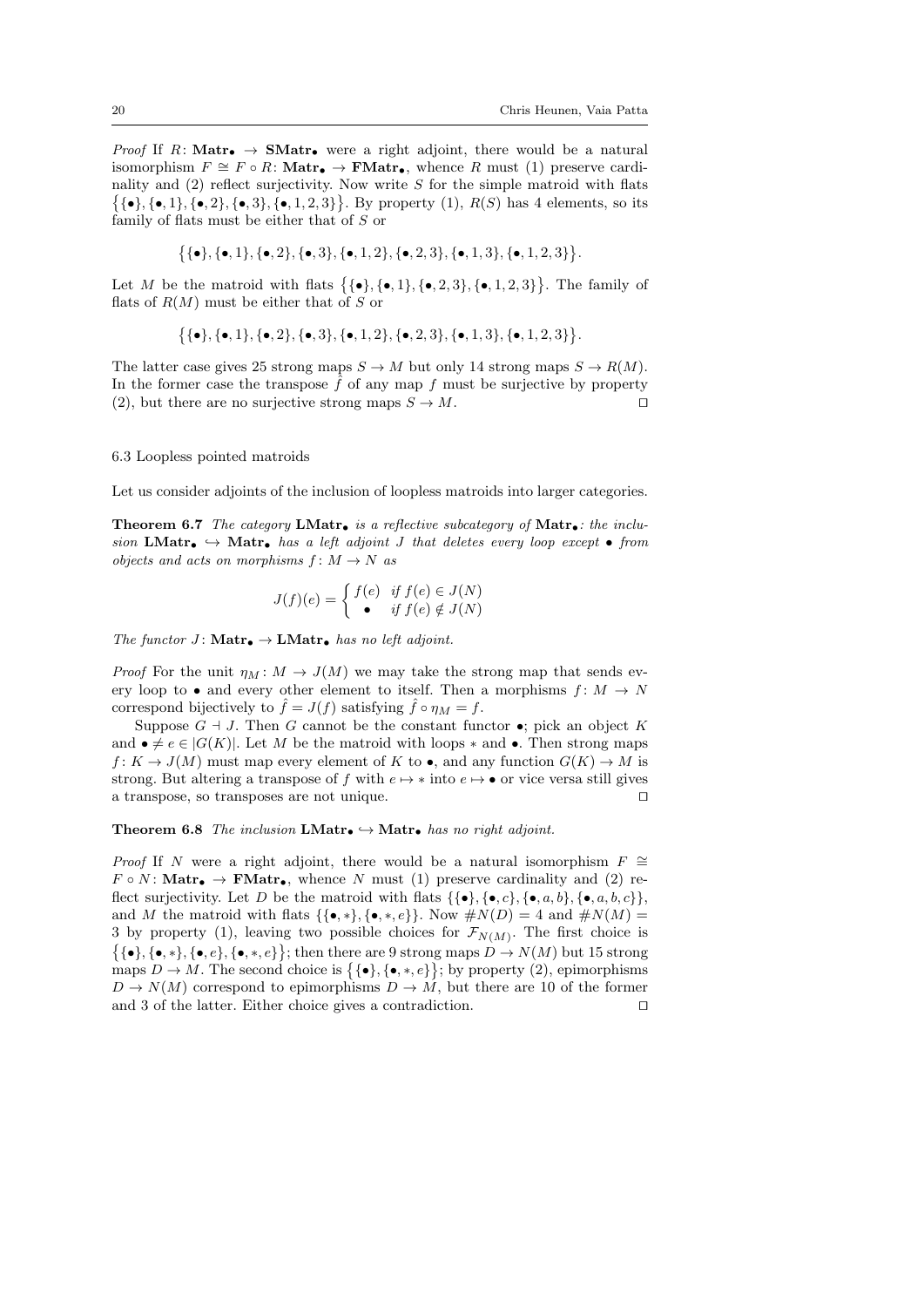The following theorem summarizes all adjunctions in the pointed case. Theorem 6.9 The inclusions have the following adjunctions:



The functors in the above diagram have no adjoints other than those indicated.

*Proof* Collate the previous results in this section.  $\square$ 

## 6.4 Unpointed categories

We would like to have a translation principle between pointed and unpointed versions of our matroid categories. Unfortunately, the inclusion  $\text{Matrix}_{\bullet} \hookrightarrow \text{Matrix}_{\bullet}$ only has a left adjoint and no right adjoint, as proven in Lemma 3.2 above. So our results for the pointed categories do not necessarily translate into the unpointed versions, and we have to reason directly for the (non)existence of adjoints.

Proposition 6.10 The category FMatr is a coreflective subcategory of LMatr: the inclusion  $\mathbf{FMatr} \hookrightarrow \mathbf{LMatr}$  has a right adjoint F defined by:

$$
|F(M)| = |M|,
$$
  $\mathcal{F}_{F(M)} = 2^{|M|},$   $F(f) = f.$ 

It extends to right adjoints of the inclusions  $\mathbf{FMatr} \hookrightarrow \mathbf{Matrix}$  and  $\mathbf{FMatr} \hookrightarrow \mathbf{SMatr}$ . *Proof* Simply take the unit  $\eta_M : M \to F(M)$  to be the identity, and  $\hat{f} = f$ .

The functor F: Matr  $\rightarrow$  FMatr has a right adjoint V: FMatr  $\rightarrow$  Matr, which in turn has a right adjoint  $H:$  **Matr**  $\rightarrow$  **FMatr**, both defined as in Theorem 6.3, and  $H$  has no right adjoint; we omit the proofs.

**Proposition 6.11** The functor  $F: SMatr \rightarrow FMatr$  has no right adjoint.

*Proof* Suppose  $V$  were a right adjoint. Let  $M$  be the free matroid on  $m$  elements, and let D be the matroid with flats  $\{\emptyset, \{a\}, \{b\}, \{c\}, \{a, b, c\}\}\$ . There are  $m^3$  strong maps  $F(D) \to M$ . If  $V(M)$  contains D as a submatroid, then there are at least 9 maps  $D \to V(M)$ , because there are 9 maps  $D \to D$ . Otherwise, for the map f to be strong, every element of D must map to the same element of  $V(M)$ , giving  $\#V(M)$  many maps  $D \to V(M)$ , so  $\#V(M) = m^3$ . Now take D to be the simple matroid with  $|M| = \{e\}$ . There are m maps  $F(D) \to M$ , but  $m^3$  maps  $D \to V(M)$ , and in general  $m \neq m^3$ . . The contract of the contract of the contract  $\Box$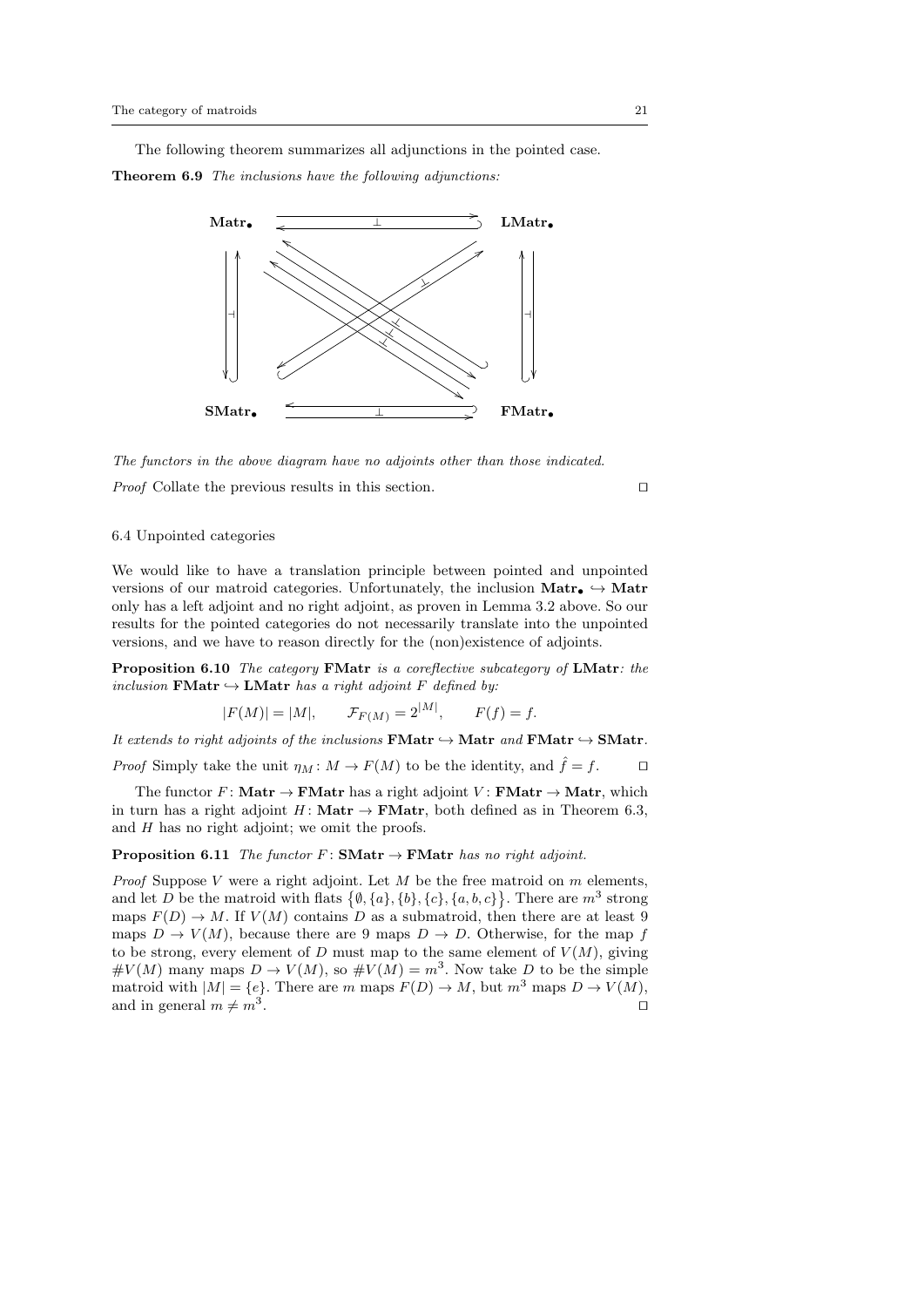**Proposition 6.12** The functor F: LMatr  $\rightarrow$  FMatr has a right adjoint U given by:

 $|U(M)| = |M|,$   $\mathcal{F}_{U(M)} = {\emptyset, |M|},$   $U(f) = f.$ 

The functor U has no right adjoint.

*Proof* Take the unit to be the identity and  $\hat{f} = f$  to establish  $F \dashv U$ . Suppose  $U \dashv G$ . Take D to be the free matroid on 2 elements, so  $U(D)$  is the matroid with 2 parallel elements. Taking  $M = D$  gives exactly 2 morphisms  $U(D) \to M$ , whereas there are  $\#G(M)^2$  morphisms  $D \to G(M)$ .

**Proposition 6.13** None of the inclusions **FMatr**  $\rightarrow$  **SMatr**, **FMatr**  $\rightarrow$  **LMatr**, and **FMatr**  $\rightarrow$  **Matr** have a left adjoints.

*Proof* We treat the first inclusion as the other two are similar. Suppose  $K$  were a left adjoint. Let  $N$  be the free matroid on 2 elements, and let  $M$  be the matroid with flats  $\{\emptyset, \{a\}, \{b\}, \{c\}, \{d\}, \{a, b\}, \{a, c\}, \{a, d\}, \{b, c\}, \{b, d\}, \{c, d\}, \{a, b, c, d\}\}.$  There are 8 strong maps  $M \to N$ , and  $2^{\#K(M)}$  strong maps  $K(M) \to N$ , so  $\#K(M) = 3$ .

As in Proposition 6.4, the unit  $\eta$  has to map  $a \neq b \in |M|$  to the same element of  $K(M)$  and each of the other two elements of M to the two remaining elements of  $K(M)$ . Picking N with 3 elements gives a contradiction as in that Proposition.  $\Box$ 

The inclusions **SMatr**  $\rightarrow$  **Matr** and **LMatr**  $\rightarrow$  **Matr** have no left adjoint K: if M has at least one loop then there are no morphisms  $M \to K(M)$  at all.

Corollary 6.14 The category SMatr is a reflective subcategory of LMatr: the inclusion has a left adjoint si as in Lemma 4.12. The functor si has no left adjoint.

Proof The first statement follows from Remark 4.4 as before. The second statement is proven just like in Proposition 6.5.  $\Box$ 

**Proposition 6.15** The inclusions  $SMatr \hookrightarrow Matr$  and  $SMatr \hookrightarrow LMatr$  have no right adjoint.

*Proof* If R: Matr  $\rightarrow$  **SMatr** were a right adjoint, it would satisfy properties (1) and (2) as in Proposition 6.6. Let S be the matroid with flats  $\{\emptyset, \{1\}, \{2\}, \{3\}, \{1, 2, 3\}\}\,$ and let M be the matroid with flats  $\{\emptyset, \{1\}, \{2,3\}, \{1,2,3\}\}\$ . The family of flats of  $R(M)$  must be either that of S or

$$
\{\emptyset, \{1\}, \{2\}, \{3\}, \{1,2\}, \{2,3\}, \{1,3\}, \{1,2,3\}\}.
$$

In either case, the number of strong maps  $S \to R(M)$  does not equal the number of strong maps  $S \to M$ .

Theorem 6.16 The inclusion LMatr  $\hookrightarrow$  Matr has no right adjoint.

*Proof* If N were a right adjoint, it would satisfy properties  $(1)$  and  $(2)$  as in Theorem 6.8. Let D be the matroid with flats  $\{\emptyset, \{c\}, \{a, b\}, \{a, b, c\}\}\$ , and M the matroid with flats  $\{\{a, b\}, \{a, b, c\}\}\$ . Now  $\#N(D) = \#N(M) = 3$  by property (1), giving four choices for  $\mathcal{F}_{N(M)}$ . First,  $\{\emptyset, \{a, b, c\}\}\$ gives 27 strong maps  $D \to N(M)$ . Second,  $\{\emptyset, \{c\}, \{a, b\}, \{a, b, c\}\}\$ gives 15 strong maps  $D \to N(M)$ . Third,  $\{\emptyset, \{a\}, \{b\}, \{c\}, \{a, b, c\}\}\$ gives 9 strong maps  $D \to N(M)$ . Fourth and last,  $\{\emptyset, \{a\}, \{b\}, \{c\}, \{a, b\}, \{b, c\}, \{a, c\}, \{a, b, c\}\}\$ gives 9 strong maps  $D \to N(M)$ . As there are 15 strong maps  $D \to M$ , it must be the second option. But if D has flats  $\{\emptyset, \{a\}, \{b\}, \{c\}, \{a, b, c\}\}\,$ , there are 9 strong maps  $D \to N(M)$ .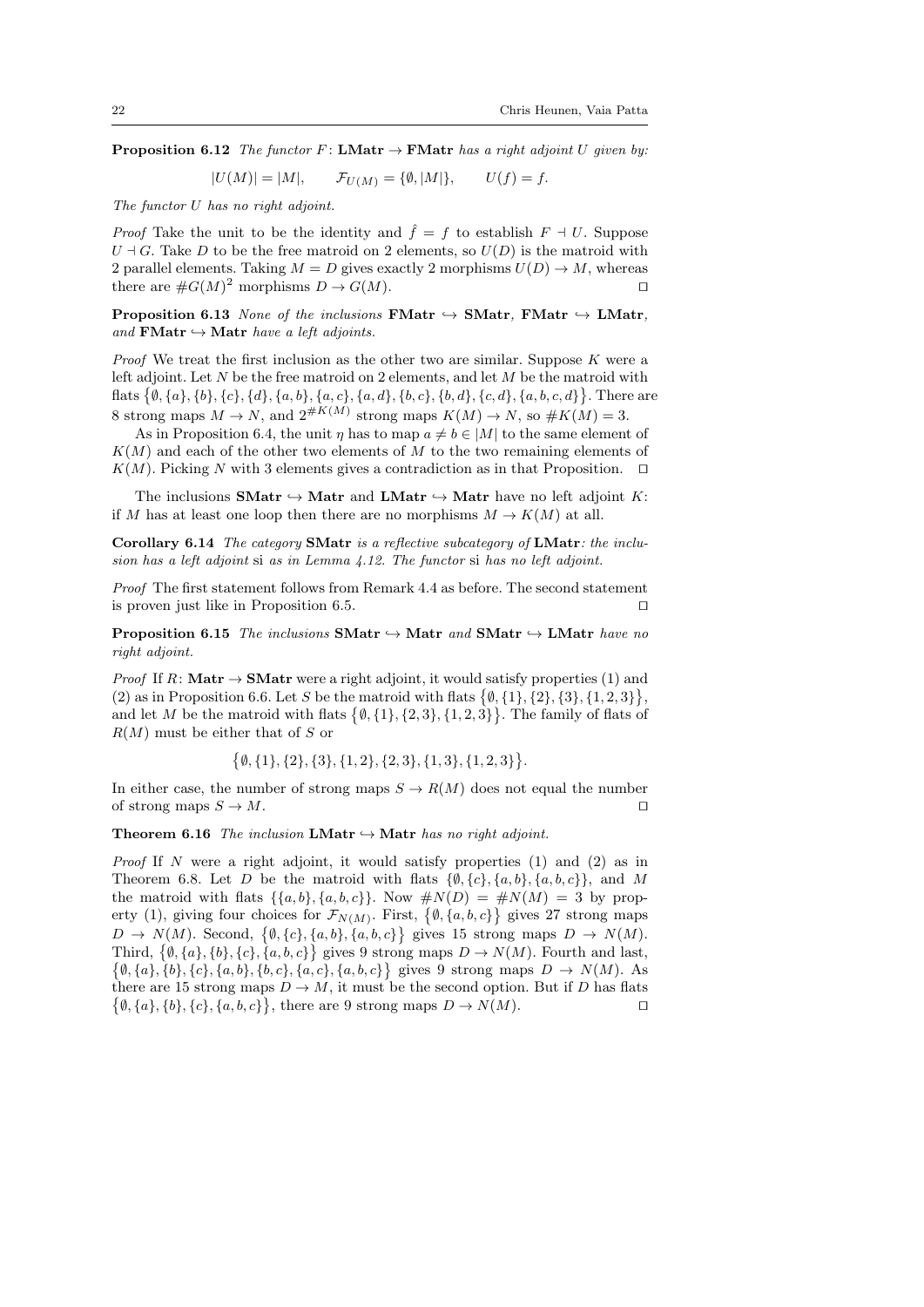The following theorem summarizes all adjunctions in the unpointed case.

Theorem 6.17 The inclusions have the following adjunctions:



The functors in the above diagram have no adjoints other than those indicated.

*Proof* Collate the previous results in this subsection.  $\Box$ 

### 7 Factorization

In this section we study how morphisms between matroids can be factored into easier classes of strong maps. Let us first recall the basic definition [2].

Definition 7.1 A weak factorization system in a category consists of two classes of morphisms  $\mathcal L$  and  $\mathcal R$  such that:

- every morphism f factors as  $f = r \circ l$  for some  $l \in \mathcal{L}$  and  $r \in \mathcal{R}$ ;
- both  $\mathcal L$  and  $\mathcal R$  contain all isomorphisms;
- if  $l, l' \in \mathcal{L}, r, r' \in \mathcal{R}$ , and arbitrary morphism  $f, g$  make the following diagram commute, then there is fill-in h making both squares commute:

$$
M \xrightarrow{l} I \xrightarrow{r} N
$$
  
\n
$$
f \downarrow h \qquad g
$$
  
\n
$$
M' \xrightarrow{l'} I' \xrightarrow{r'} N'
$$
  
\n(4)

In an *orthogonal factorization system* the fill-in  $h$  is additionally unique.

The standard example of an orthogonal factorization system is that every function between sets factors as an epimorphism followed by a monomorphism. The category of matroids has a very similar orthogonal factorization system.

**Lemma 7.2** The category Matr. has an orthogonal factorization system where  $\mathcal{L}$ consists of epimorphisms and R consists of embeddings.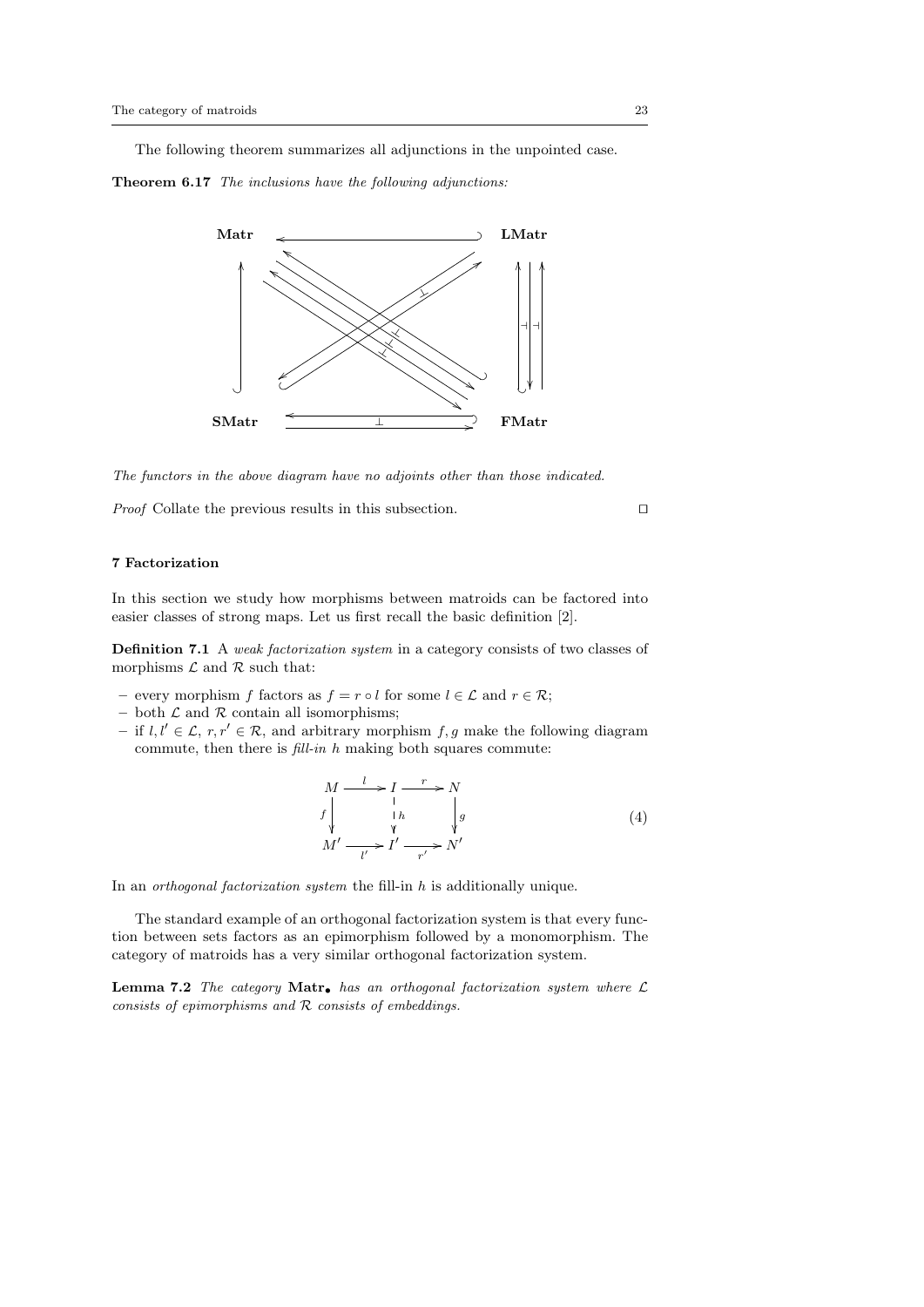*Proof* The fill-in is the restriction of g to the image of l, which is a strong map.  $\Box$ 

Epimorphisms in Matr• can be further decomposed into a quotient followed by a lattice-preserving map [23, page 228]. This would give another orthogonal factorization system with  $\mathcal L$  quotients and and  $\mathcal R$  lattice-preserving maps followed by embeddings, except that the fill-in h, which has to be the function  $l' \circ f \circ l^{-1}$ by Lemma 3.11, need not be a strong map.

Finally, any quotient can be decomposed into an embedding followed by a contraction, as we have seen in Lemma 4.18. Again this does not give a weak factorization system, but the matroid Q of Lemma 4.18 is the minimal matroid through which a quotient factors like this [14].

**Theorem 7.3** The category **Matr.** has an orthogonal factorization system where  $\mathcal{L}$ consists of lattice-preserving maps and  $R$  consists of maps that are injective on elements of each rank-1 flat.

*Proof* Given a morphism  $f: M \to N$ , a matroid I is uniquely specified by saying that  $L(I) = L(M)$ , that I has the same rank-0 flat as N, and that the nonloop elements of each rank-1 flat  $F_i$  are copies of the elements of the elements of  $f(F_i)$ (including extra copies of the loops). Now f decomposes as  $M \stackrel{l}{\rightarrow} I \stackrel{r}{\rightarrow} N$ , where l is the lattice-preserving map that acts as  $f$  on elements when ignoring indices  $i$ , and r is the map with  $L(r) = L(f)$  that sends each element of I to the unindexed version of the element in N. Then l is strong because  $L(l) = id_{L(M)}$ , and r is strong because  $L(r) = L(f)$ . By definition l is lattice-preserving, and r is obviously injective on elements of each rank-1 flat. Both  $\mathcal L$  and  $\mathcal R$  contain all isomorphisms by Lemma 3.4.

For the fill-in h in (4), take the morphisms with  $L(h) = L(f)$  that acts on g on elements when ignoring indices. This is by construction the unique strong map that makes both squares commute, as we conclude by considering what  $h$  does on lattices and on elements.  $\Box$ 

Remark 7.4 The category Matr. has a double factorization system [20]: every morphism decomposes as a lattice-preserving map followed by an epimorphism injective on elements of each rank-1 flat followed by an embedding. This would give a Quillen model structure, whose fibrations are the maps that distinguish between parallel elements (*i.e.* are injective on elements of each rank-1 flat), whose  $cofbra$ tions are the epimorphisms, and whose weak equivalences are the monomorphisms f such that  $L(f)$  preserves rank, except that q need not be a weak equivalence when f and  $g \circ f$  are.

Proof As embeddings are by construction injective, the orthogonal factorization systems of Lemma 7.2 and Theorem 7.3 are comparable in the sense of [20, Proposition 2.6], and hence form a double factorization system [20, Theorem 2.7]. The middle class of morphisms are those that are both epic and injective on rank-1 flats, that is, strong maps that are bijective when restricted to rank-1 flats. As for the purported Quillen model structure, the weak equivalences are the strong maps that factor as a lattice-preserving map followed by an embedding, which are precisely the strong maps as in the statement, but [20, Theorem 3.10.1b] is not satisfied. For an explicit counterexample, take  $\mathcal{F}(M_1) = \{\{\bullet\}\}\ \mathcal{F}(M_2) = \{\{\bullet\}, \{\bullet, *\}\}\ \mathcal{F}(M_3) =$  $\{\{\bullet,\ast\}\}\$ and  $f: M_1 \to M_2, g: M_2 \to M_3$  mapping each element to itself; f and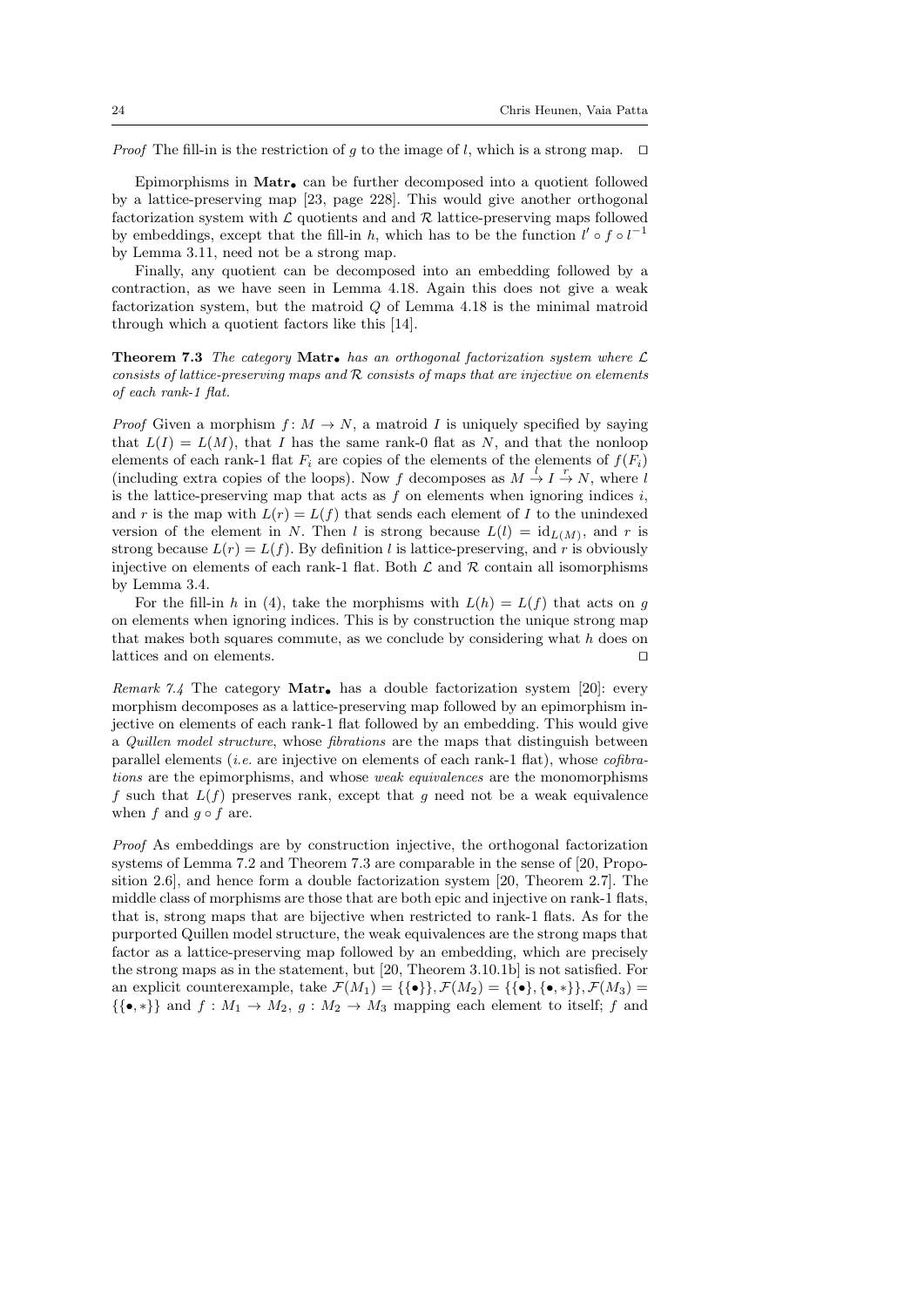$g \circ f$  are clearly embeddings whereas g cannot be expressed as a lattice-preserving map followed by an embedding).  $\Box$ 

Clearly factorization systems in  $Matr$  are strongly linked to decomposing morphisms in **GLat**, where we now turn our attention. Call a morphism  $f: A \rightarrow B$ in GLat a *contraction* when its restriction to the interval  $[\forall f^{-1}(0_B), 1_A]$  is an isomorphism; call  $q: A \rightarrow B$  an *embedding* when its corestriction to the interval  $[0_B, q(1_A)]$  is an isomorphism. This is in line with the definitions of contraction and embedding for matroids:  $L(f)$  is a contraction/embedding if and only if f is a contraction/embedding.

**Lemma 7.5** The category **GLat** has a weak factorization system where  $\mathcal{L}$  consists of embeddings and  $R$  consists of contractions; it is not an orthogonal factorization system.

*Proof* Every surjective map  $f : M \to N$  in Matr<sub>•</sub> factorizes as  $f = \tau \circ r \circ l$ , where l is an embedding, r is a contraction and  $\tau$  is a lattice-preserving map. Then  $L(f) = L(\tau \circ r \circ l) = L(\tau) \circ L(r) \circ L(l) = L(r) \circ L(l)$  with  $L(l) \in \mathcal{L}$  and  $L(r) \in \mathcal{R}$ . The middle object I is the lattice of the nth Higgs lift of  $S(N)$  towards  $S(M + F_n)$ along  $f_+$ , where n is the nullity  $\text{rk}_M(1_M) - \text{rk}_N(f(1_M))$  of f, where  $F_n$  is the geometric lattice whose height and width are both n, and where  $f_{+}$  coincides with f on the atoms of M and sends atoms of  $F_n$  to  $0_N$ . Explicitly,  $L(I)$  is the sublattice  ${X \mid X = \bigvee f^{-1}(f(X))\} \cup {X \mid \text{rk}(f(X)) = \text{rk}(X)}$  of  $L(M)$ , the canonical embedding  $L(r): L(M) \to L(I)$  corestricts to the identity, and the canonical contraction  $L(l): L(I) \to L(N)$  acts as  $f_+$ . All of this extends to maps that are not surjective on flats [13]. For the fill-in (4), define  $h: I \to I'$  as the morphism that sends every atom a of I that is also in  $L(A)$  to  $f(a)$ , and all other atoms to  $0<sub>I'</sub>$ .  $\overline{\phantom{a}}$ 

The rest of this section shows that if GLat has an orthogonal factorization system, then it must induce a factorization system in  $\text{Matr}_{\bullet}$ .

**Proposition 7.6** For every  $N \in \mathbf{Matr}_{\bullet}$ , the functor  $L^N$ :  $\mathbf{Matr}_{\bullet}/N \to \mathbf{GLat}/L(N)$ between slice categories has a right adjoint  $R^N$  that is full.

*Proof* For an object in  $l: G \to L(N)$  in  $\text{GLat}/L(N)$ , where G has atoms  $a_i$ , define  $R_l^N(G)$  to be the matroid with flats G and the same rank-0 flat as N where the nonloop elements of each rank-1 flat  $F_i$  with  $L(F_i) = a_i$  are copies, indexed by *i*, of the elements of  $L^{-1}(l(a_i))$ , including extra copies of the loops. Then  $R_N^N(l): R_l^N(G) \to N$  is the map with  $L(R^N(l)) = l$  that sends each element in  $R_l^N(G)$  to the unindexed version of the element in N.

For a morphism  $f: l_1 \to l_2$  in  $\mathbf{GLat}/L(N)$ , define  $R^N(f): R_{l_1}^N(G) \to R_{l_2}^N(G)$  to the map with  $L(R^N(f)) = f$  that acts as the identity on elements. Since  $R^N(l_1)$  of  $R^{N}(f) = R^{N}(l_2)$ , this is a legitimate morphism in **Matr** $\bullet$ /N, and it clearly respects identities and composition, giving a well-defined functor  $R^N$ .

Moreover, we claim that the there uniquely exist morphisms  $\eta_f$  and  $\hat{h}$  making the following diagrams commute for every f:  $M \to N$  in Matr<sub>•</sub>, every g:  $K \to$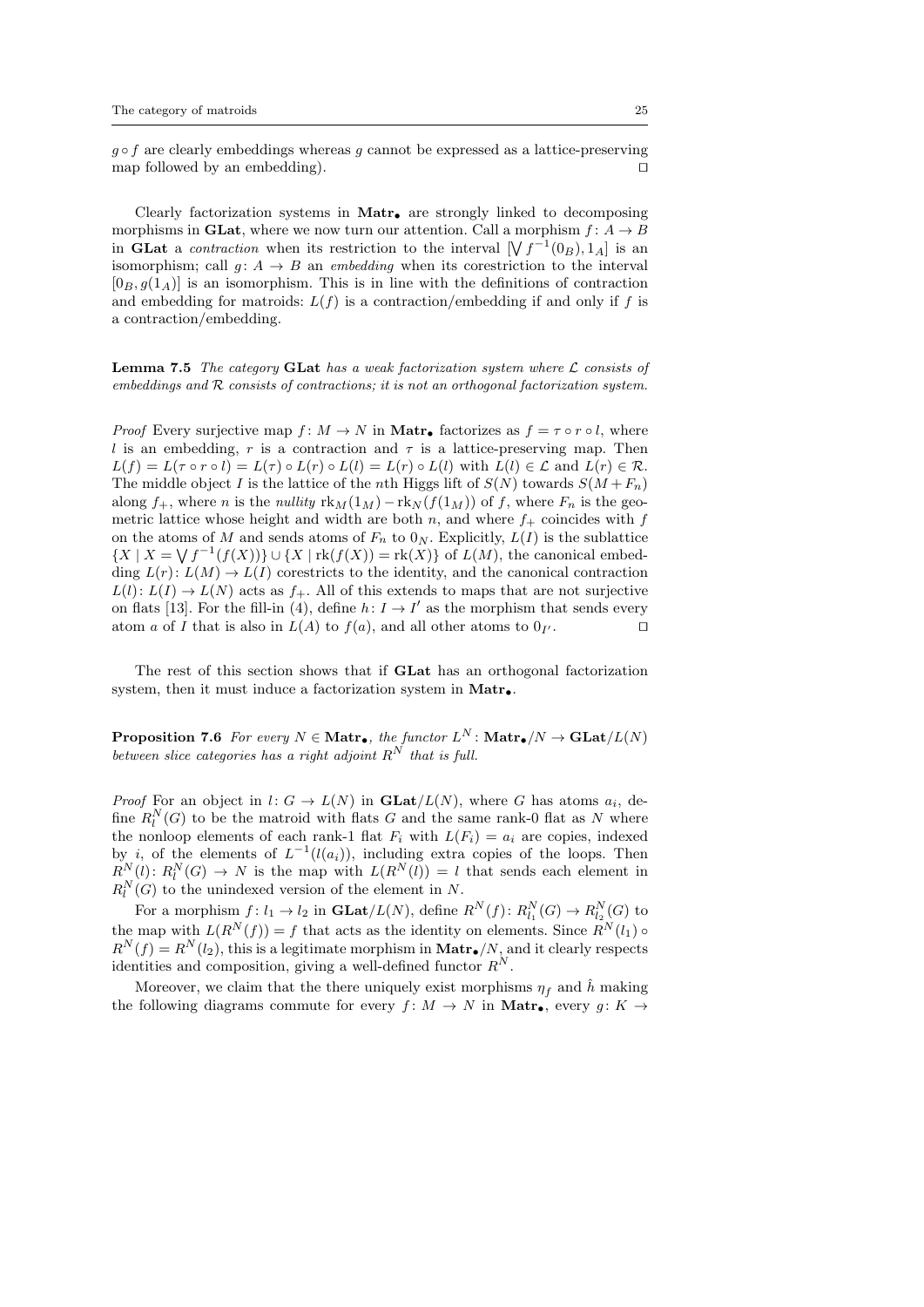$L(M)$  in **GLat**, and every strong map  $h: M \to \text{dom}(R^N(g))$  with  $R^N(g) \circ h = f$ :



Namely, take  $\eta$  to be the lattice-preserving map that acts as f on elements when ignoring indices. In the left diagram, the upper and right triangles then commute by construction. By the left triangle, the map h acts as f on elements when ignoring indices. Because both paths along the outer triangle act as f on elements, and both act as h on the lattice, the outer triangle commutes. Since  $\eta$  is lattice-preserving, there can exist at most one  $\hat{h}$  that makes the large triangle commute; namely  $L(h)$ .

Finally, to see that  $R^N$  is full: within each rank-1 flat, the strong maps forming the objects of  $\text{Matrix}_\bullet/N$  are one-to-one. Therefore, fixing the lattice maps that form the objects of  $\text{GLat}/L(N)$  constrains the morphisms of  $\text{Matr}_{\bullet}/N$  to identities on  $\blacksquare$ elements.

Corollary 7.7 Any orthogonal factorisation system  $(\mathcal{L}, \mathcal{R})$  in GLat induces an orthogonal factorization system  $(L^{-1}(\mathcal{L}), \mathcal{R}')$  in **Matro**.

*Proof* Apply [25] to the previous proposition.  $\square$ 

#### 8 Constructions

This final section examines functoriality of various operations of matroid theory.

We start with one of the most prominent ones: the *dual*  $M^*$  of a matroid  $M$ has the same ground set, but the bases of  $M^*$  are complements of bases of M. One might hope that taking duals is functorial on matroids and strong maps, but that is not the case.

Remark 8.1 There are matroids M, N with strong maps  $M \to N$  but no strong maps  $M^* \to N^*$  or  $N^* \to M^*$ , so taking duals is not functorial on Matr. (To see this, take  $\mathcal{F}_M = \{ \emptyset, \{a, b, c\} \}$  and  $\mathcal{F}_N = \{ \{ * \} \}$ ; then there is only one map  $M \to N$ and no maps  $N \to M$ , but there are maps both  $M^* \to N^*$  and  $N^* \to M^*$ .)

Taking duals is functorial on the subcategory of Matr of surjective strong maps between matroids of equal cardinality, since a quotient  $q: M \to N$  does induce a strong map  $q^*: N^* \to M^*.$ 

We already saw in Lemma 3.2 that adding loops is a functorial process. We now prove that the same holds for adding isthmuses.

**Proposition 8.2** There is an endofunctor A: Matr  $\rightarrow$  Matr that acts on objects as  $\mathcal{B}_{A(M)} = \{B \cup \{*\} \mid B \in \mathcal{B}_M\},\$ and on morphisms as  $A(f)(*) = *$  and  $A(f)(x) = f(x)$ .

*Proof* By construction  $*$  is an isthmus in  $A(M)$ . Since  $A = (-) + D$ , where D is the free matroid on  $\{*\}$ , the assignment A is clearly functorial.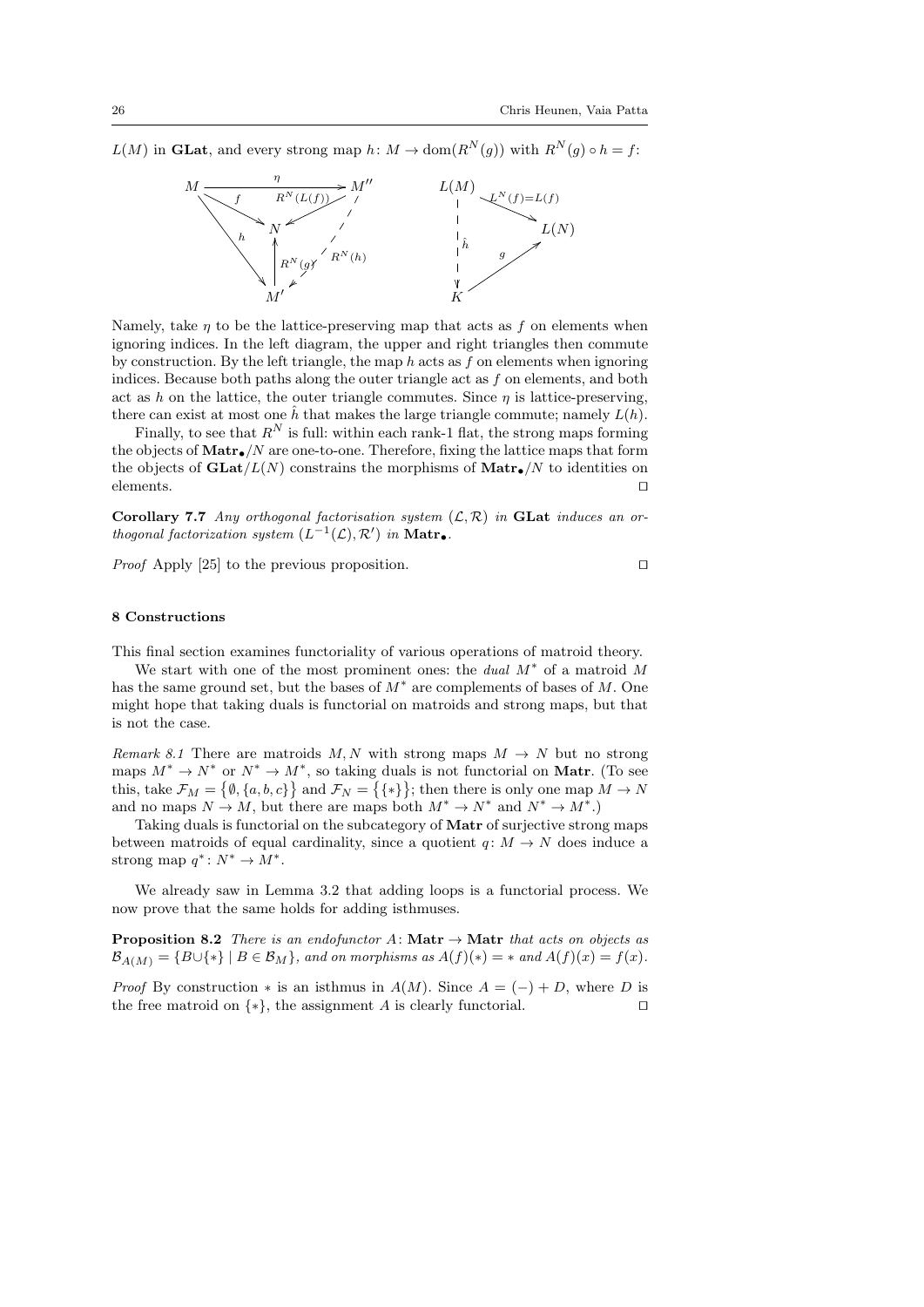Next we consider the operations of deletion and contraction. As defined in Definition 3.5, they are not functorial. To see this, suppose  $f: M \to N$  maps  $m \mapsto n$  and  $g: L \to M$  maps  $l \mapsto m$ , where  $l, m, n$  are all nonloops; if m is among the elements by which we contract or delete but the elements  $l$  and  $n$  are not, then the composite morphism  $f \circ g$  cannot canonically be mapped to any strong map, either covariant or contravariant. However, these operations become functorial when we change the category to ensure the deleted/contracted elements in M are exactly those that map to deleted/contracted elements of N.

**Proposition 8.3** Write  $\text{Matr}_*$  for the category whose objects are pairs  $(M, Z)$  of  $M \in \mathbf{Matr}$  and  $Z \subseteq |M|$ , and whose morphisms  $(M, Z) \to (M', Z')$  are strong maps  $M \to M'$  where Z is the preimage of Z'. There are functors:

$$
C: \text{Matr}_{*} \to \text{Matr} \qquad D: \text{Matr}_{*} \to \text{Matr}
$$
\n
$$
(M, Z) \mapsto M/Z \qquad (M, Z) \mapsto M \setminus Z
$$
\n
$$
f \mapsto f \qquad f \mapsto f
$$

Proof The operations on objects are clearly well-defined, and identity and composition are clearly respected. We need only show that the operations on morphisms are well-defined. For  $X \subseteq Y \subseteq |M| \setminus Z$ :

$$
\begin{aligned} \operatorname{rk}_{C(M')}(f(Y)) - \operatorname{rk}_{C(M')}(f(X)) &= \operatorname{rk}_{M'}(f(Y) \cup Z') - \operatorname{rk}_{M'}(f(X) \cup Z') \\ &= \operatorname{rk}_{M'}(f(Y \cup Z)) - \operatorname{rk}_{M'}(f(X \cup Z)) \\ &\leq \operatorname{rk}_{M}(Y \cup Z) - \operatorname{rk}_{M}(X \cup Z) \\ &= \operatorname{rk}_{C(M)}(Y) - \operatorname{rk}_{C(M)}(X), \end{aligned}
$$

and

$$
\mathrm{rk}_{D(M')}(f(Y)) - \mathrm{rk}_{D(M')}(f(X)) = \mathrm{rk}_{M'}(f(Y)) - \mathrm{rk}_{M'}(f(X))
$$
  
\n
$$
\leq \mathrm{rk}_{M}(Y) - \mathrm{rk}_{M}(X)
$$
  
\n
$$
= \mathrm{rk}_{D(M)}(Y) - \mathrm{rk}_{D(M)}(X).
$$

The result now follows from Lemma 3.9.  $\Box$ 

We may implement a series of  $n$  deletions and contractions by employing the category Matr<sub>\*n</sub>, whose objects are  $(M, Z_1, \ldots, Z_n)$  where the sets  $Z_i \subseteq |M|$  are disjoint, and whose morphisms  $(M, Z_1, ..., Z_n) \rightarrow (M', Z'_1, ..., Z'_n)$  are strong maps  $f: M \to M'$  such that  $Z_i$  is the preimage of  $Z_i'$  for all i. Then we can define functors  $C, D:$  Matr<sub>\*n+1</sub> → Matr<sub>\*n</sub>. The composition of all these functors produces a minor, so taking subobjects in Matr is functorial.

Theorem 8.4 Deletion D: Matr<sub>\*n+1</sub> → Matr<sub>\*n</sub> is right adjoint to the inclusion  $\text{Matr}_{*n} \to \text{Matr}_{*n+1}$  given by  $(M, Z_1, \ldots, Z_n) \mapsto (M, Z_1, \ldots, Z_n, \emptyset)$  and  $f \mapsto f$ .

*Proof* Take the unit  $\eta$  to be the identity, and the transpose  $\hat{f}$ :  $(M, Z_1, \ldots, Z_n, \emptyset) \rightarrow$  $(M', Z'_1, \ldots, Z'_{n+1})$  to have the same underlying function as  $f: (M, Z_1, \ldots, Z_n) \to$  $(M', Z'_1, \ldots, Z'_n).$ 

The following matroid operation of extension turns out not to be functorial.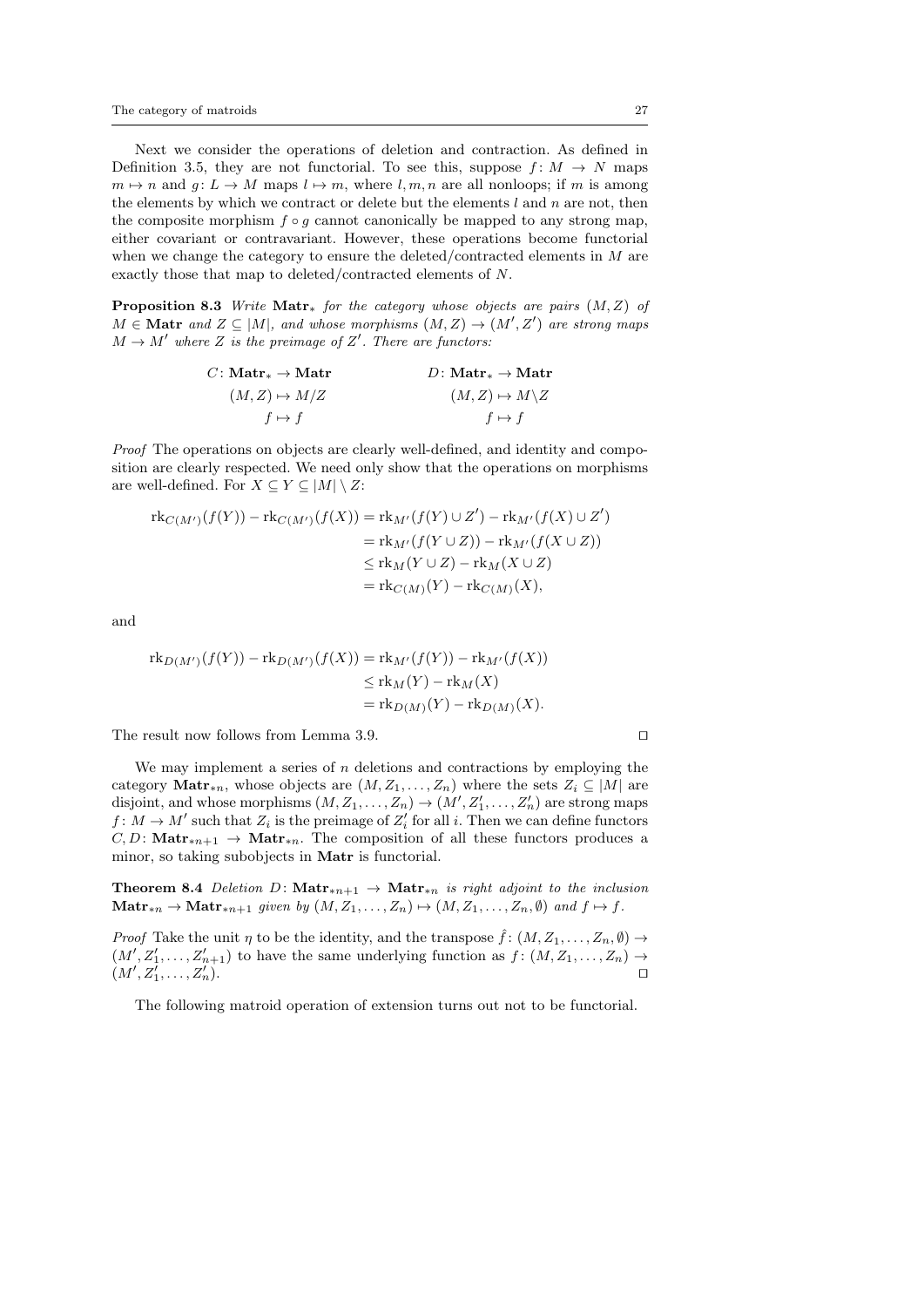**Definition 8.5** ([23], Proposition 7.3.3) The *free extension* of a matroid M by p is defined as the matroid  $X(M)$  with  $|X(M)| = |M| \cup \{p\}$  and flats

$$
\{K\in\mathcal{F}_M\setminus\{|M|\}\}\cup\{K\cup\{p\}\mid K\in\mathcal{F}_M\setminus\mathcal{H}(M)\}.
$$

Remark 8.6 Let M be the free matroid on  $\{a, b\}$  and N the free matroid on  ${a, b, c, d}$ . Let  $f: M \to N$  be the strong map  $f = {a \mapsto a, b \mapsto b}$ . Then  $\mathcal{F}_{X(M)} =$  $\{\emptyset, \{a\}, \{b\}, \{d\}, \{a, b, d\}\}\$ and

$$
\mathcal{F}_{X(N)} = \big\{\emptyset, \{a\}, \{b\}, \{d\}, \{a,b\}, \{a,c\}, \{a,d\}, \{b,c\}, \{b,d\}, \{c,d\}, \{a,b,c,d\}\big\}.
$$

There are no strong maps  $X(M) \to X(N)$  that agree with f. Hence  $X(f)$  cannot be canonically defined in a way that respects identities, and the free extension cannot be functorial.

It follows that the matroid operation of *truncation* (contraction by  $p$  after free extension by  $p$ ) cannot be functorial, because it is equivalent to a free extension by p after the addition of an isthmus p which is functorial by Proposition 8.2. A similar counterexample (omitted here) shows that the dual operations of the free extension and the truncation, namely the *free coextension* and the Higgs *lift*, are not functorial either.

Finally we consider erection, the inverse matroid operation of truncation. The erections of a matroid  $M$  form a lattice based on a certain ordering [23, Chapter 7.5], whose top element  $E(M)$  is the so-called *free erection* and whose bottom element is M itself; by convention  $E(M) = M$  if M has no erections at all. This operation turns out to be not functorial.

Remark 8.7 Let  $M, N$  be the erectible matroids with the following sets of flats:

$$
\mathcal{F}(M) = \{ \emptyset,
$$
  
{0}, {1}, {2}, {3}, {4},  
{0, 1}, {0, 2}, {0, 3}, {0, 4}, {1, 2}, {1, 3}, {1, 4}, {2, 3, 4},  
{0, 1, 2, 3, 4} \}  

$$
\mathcal{F}(N) = \{ \emptyset, \{0\}, \{1\}, \{2\}, \{3\}, \{4\}, \{0, 1, 2, 3, 4\} \}.
$$

Then the identity function is a strong map  $f: M \to N$ . But there are no strong maps  $E(M) \to E(N)$  that agree with f, so erection cannot be functorial.

So far we have considered operations that input a single matroid. The rest of this section considers operations that combine two matroids into a new one, and discusses whether they give monoidal structure on the category Matr of Matr. For example, by Proposition 5.3, the coproduct gives one monoidal structure.

The following operations from in matroid theory do not give monoidal structure: the sum or union  $M \cup N$  is the matroid whose independent sets are the unions of the independent sets of its constituents; the *product* or *intersection* of  $M \cap N$  is the matroid  $(M^* \cup N^*)^*$ ; the *half-dual sum* is the matroid  $M^* \cup N^*$ .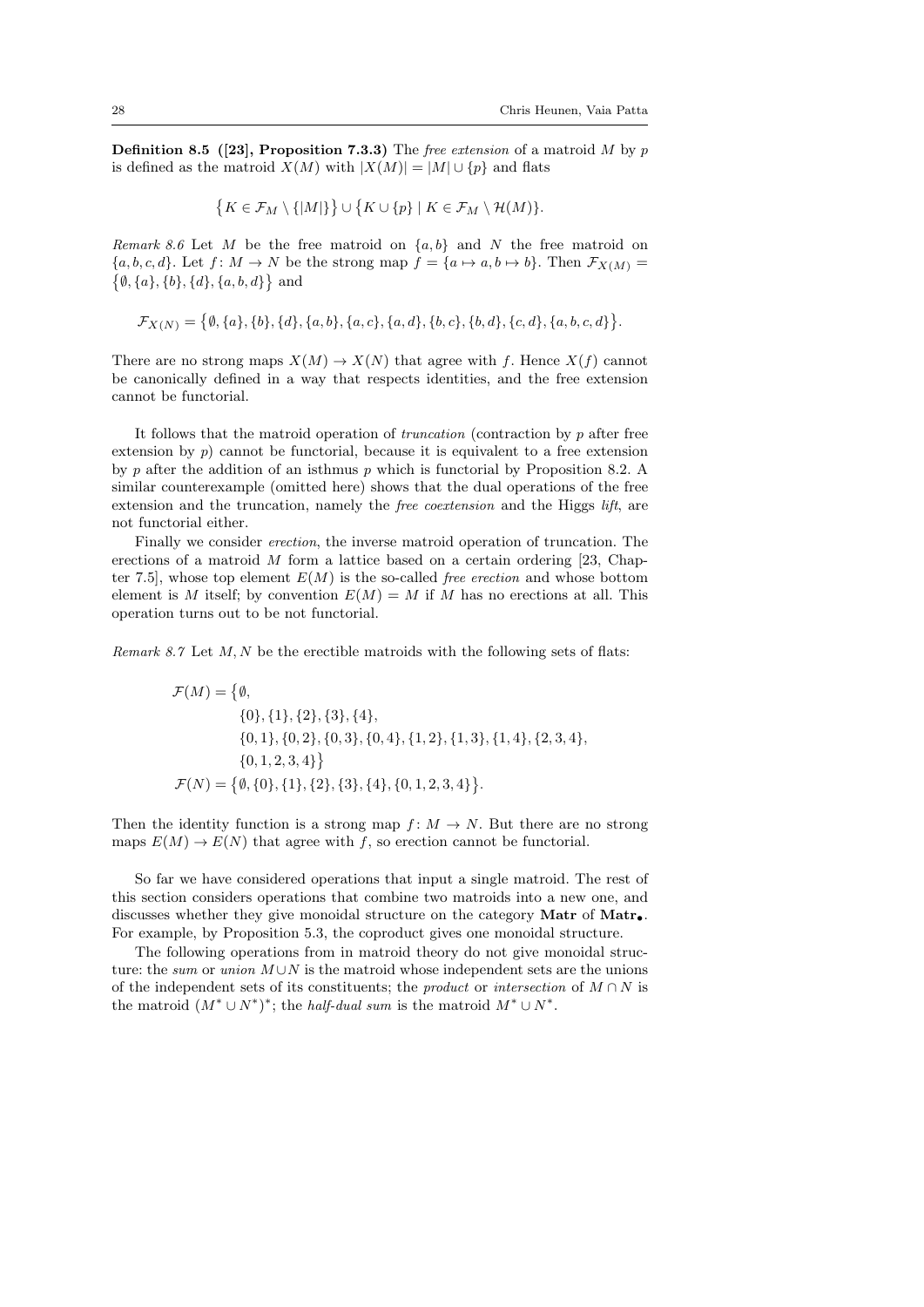Remark 8.8 Unions do not give monoidal structure: there are matroids  $A, B, C, D$ and maps  $A \to C$  and  $B \to D$  such that there are no maps  $A \cup B \to C \cup D$ .

$$
\mathcal{F}_A = \mathcal{F}_B = \{ \{\bullet\}, \{\bullet, 0, 1, 2\} \},
$$
\n
$$
\mathcal{F}_C = \{ \{f\}, \{f, a\}, \{f, b\}, \{f, c\}, \{f, d\}, \{f, e\},
$$
\n
$$
\{f, a, b\}, \{f, a, c\}, \{f, a, d\}, \{f, a, e\}, \{f, e, b\}, \{f, e, c\}, \{f, e, d\},
$$
\n
$$
\{f, a, e, b\}, \{f, a, e, c\}, \{f, a, e, d\}, \{f, a, e, b, c, d\} \},
$$
\n
$$
\mathcal{F}_D = \{ \{e\}, \{e, a\}, \{e, b\}, \{e, c\}, \{e, d\}, \{e, f\},
$$
\n
$$
\{e, a, b\}, \{e, a, c\}, \{e, a, d\}, \{e, a, f\}, \{e, b, c\},
$$
\n
$$
\{e, b, d\}, \{e, b, f\}, \{e, c, d\}, \{e, c, f\}, \{e, d, f\},
$$
\n
$$
\{e, f, a, b\}, \{e, f, a, c\}, \{e, f, a, d\}, \{e, f, b, c\}, \{e, f, b, d\}, \{e, f, c, d\}, \{e, a, b, c, d\},
$$
\n
$$
\{e, a, b, c, d, f\} \}
$$

Then  $\mathcal{F}_{A\cup B} = \{ \{\bullet\}, \{\bullet, 0\}, \{\bullet, 1\}, \{\bullet, 2\}, \{\bullet, 0, 1, 2\} \}$  and  $C \cup D$  is the free matroid on  $\{a, b, c, d, e, f\}$ . Hence  $A \cup B$  has a loop but  $C \cup D$  does not, so there can be no maps  $A \cup B \to C \cup D$ , whereas there are maps  $A \to C$  and  $B \to D$ .

Remark 8.9 Intersections do not give monoidal structure: there are strong maps  $A \to C$  and  $B \to D$  such that there are no maps  $A \cap B \to C \cap D$ .

> $\mathcal{F}_A = \mathcal{F}_B = \{ \emptyset, \{1,2\} \}$  $, \qquad \mathcal{F}_C = \mathcal{F}_D = \{ \emptyset, \{x\} \}.$

Then  $\mathcal{F}_{A\cap B} = \{1,2\}$  and  $\mathcal{F}_{C\cap D} = \{\emptyset, \{x\}\}\.$  Hence there is a map  $1, 2 \mapsto x$  in each homset  $\text{Matr}(A, C)$  and  $\text{Matr}(B, D)$ , but there can be no map  $A \cap B \to C \cap D$ because there is no loop in  $C \cap D$  to receive the loops of  $A \cap B$ .

Example 8.10 Half-dual unions do not give monoidal structure: there are maps  $A \to C$  and  $B \to D$  such that there are no maps  $A \cup B^* \to C \cup D^*$ .

$$
\mathcal{F}_A = \{0\}, \qquad \mathcal{F}_B = \{0, 0\}, \qquad \mathcal{F}_C = \mathcal{F}_D = \{\{\ast\}\}.
$$

Then  $\mathcal{F}_{A\cup B^*} = \{0\}$  and  $\mathcal{F}_{C\cup D^*} = \{0, \{*\}\}\.$  Once again, the homsets  $\text{Matr}(A, C)$ and  $\text{Matr}(B, D)$  each have to contain at least the map sending everything to the loop, whereas  $A \cup B^*$  has a loop that cannot be mapped to anything in  $C \cup D^*$ .

The intertwining of two matroids, defined as a minor-minimal matroid that contains them both as minors, is not a monoidal product either, as it is not always unique up to isomorphism.

We end on a positive note, by showing that altering the category slightly allows for two more monoidal structures. Write  $\text{Matrix}$  for the category of matroids with a distinguished element and strong maps preserving the distinguished element. The parallel connection  $M||N$  is the coproduct in this category [23]. Explicitly, the ground set of  $M||N$  is the disjoint union of  $|M|$  and  $|N|$ , the distinguished elements are identified, and the flats of  $M||N$  are the unions of flats in M and in N. This is similar to the coproduct in Matr, except that the distinguished element need not be a loop.

Finally, the *series connection MN* is defined dually to the parallel connection:  $(M^*||N^*)^*$ , and gives another monoidal structure on  $\text{Matr}_\times$ . This monoidal structure is not a product, but remarkably enough it is affine, in the sense that there are always maps  $MN \to M$  and  $MN \to N$ . Neither of the parallel connection and the series connection distributes over each other.